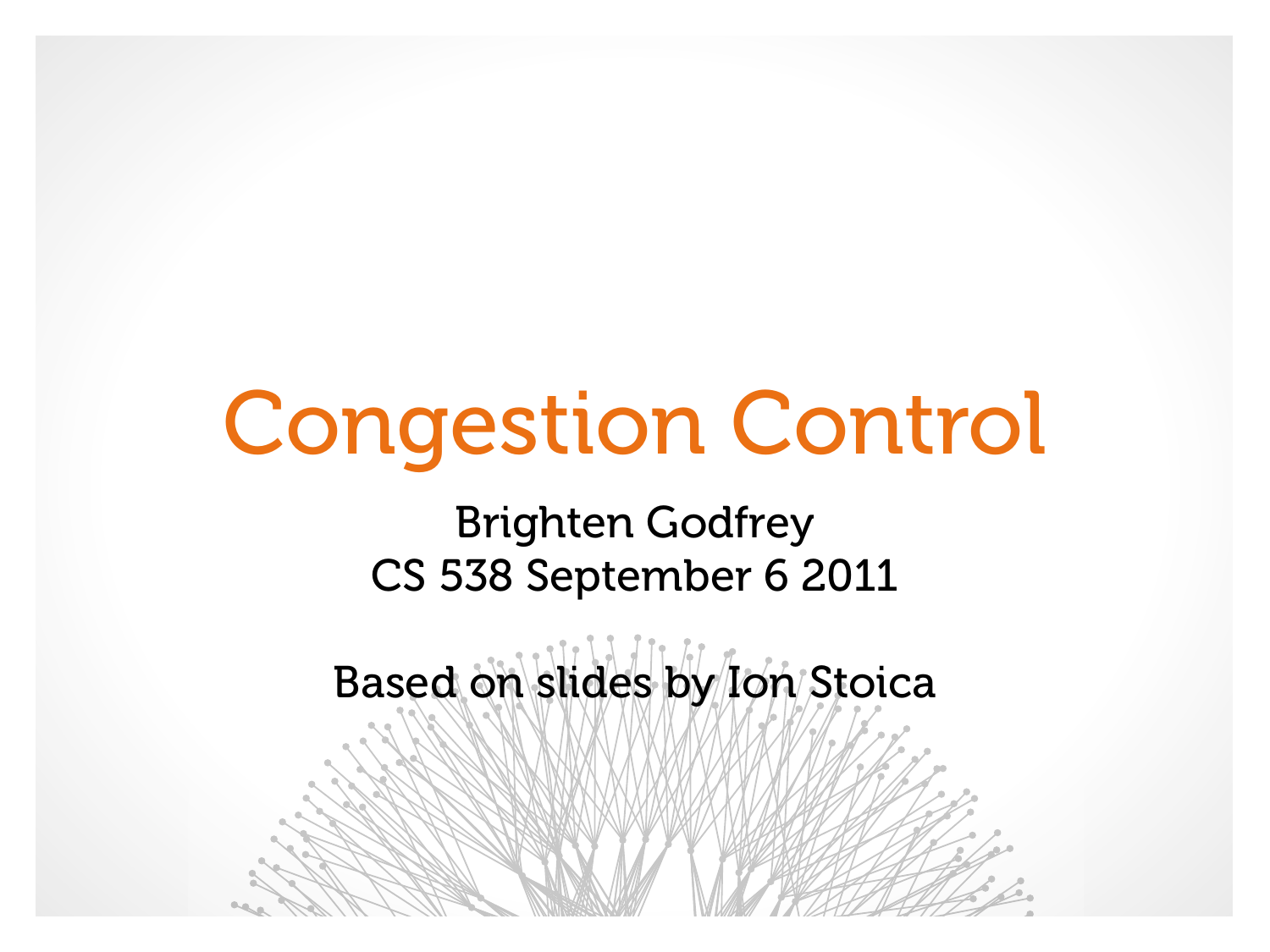

Make sure receiving end can handle data

Negotiated end-to-end, with no regard to network

Ends must ensure that no more than W packets are in flight if buffer has size W

- Receiver ACKs packets
- When sender gets an ACK, it knows packet has arrived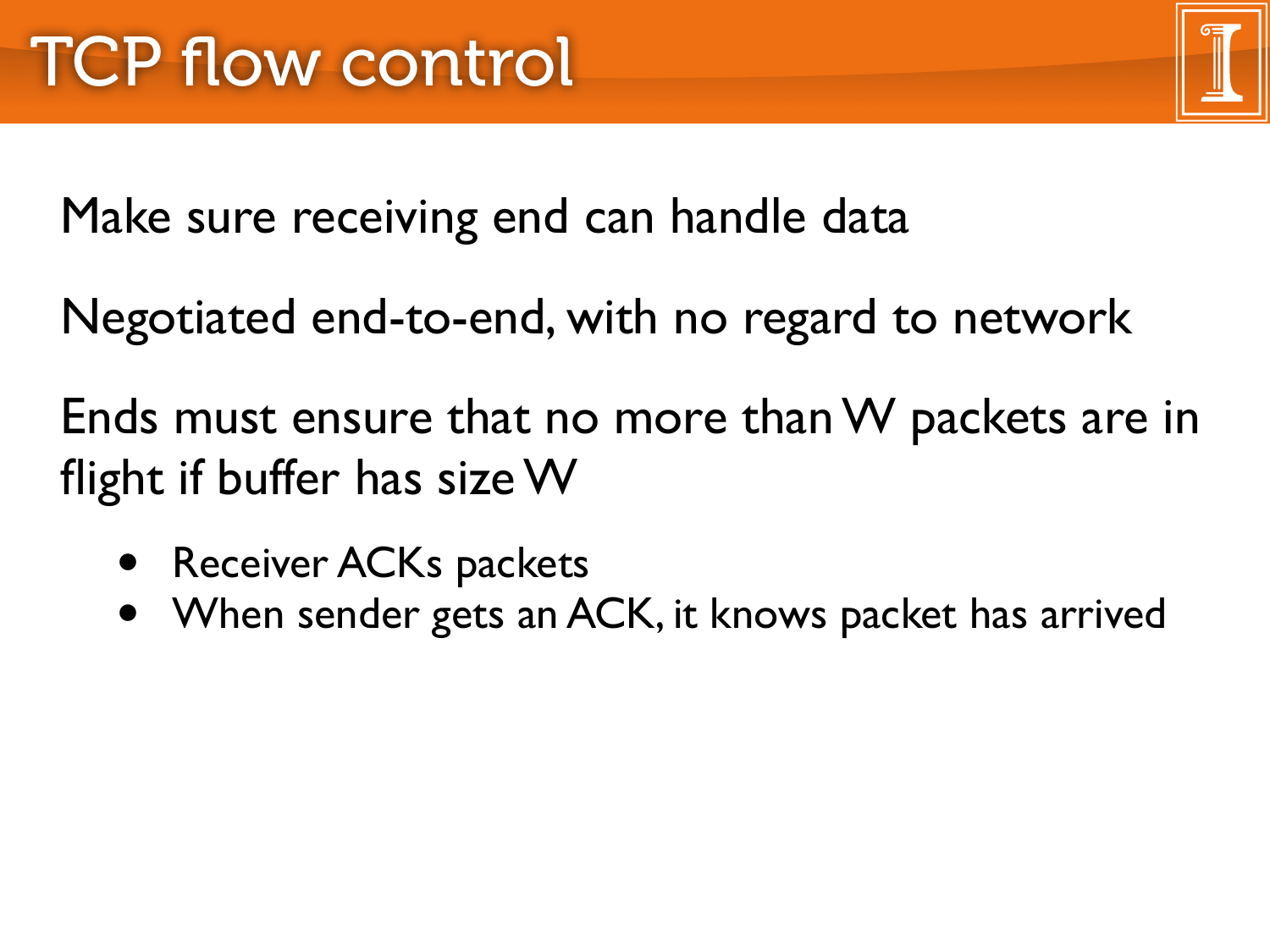

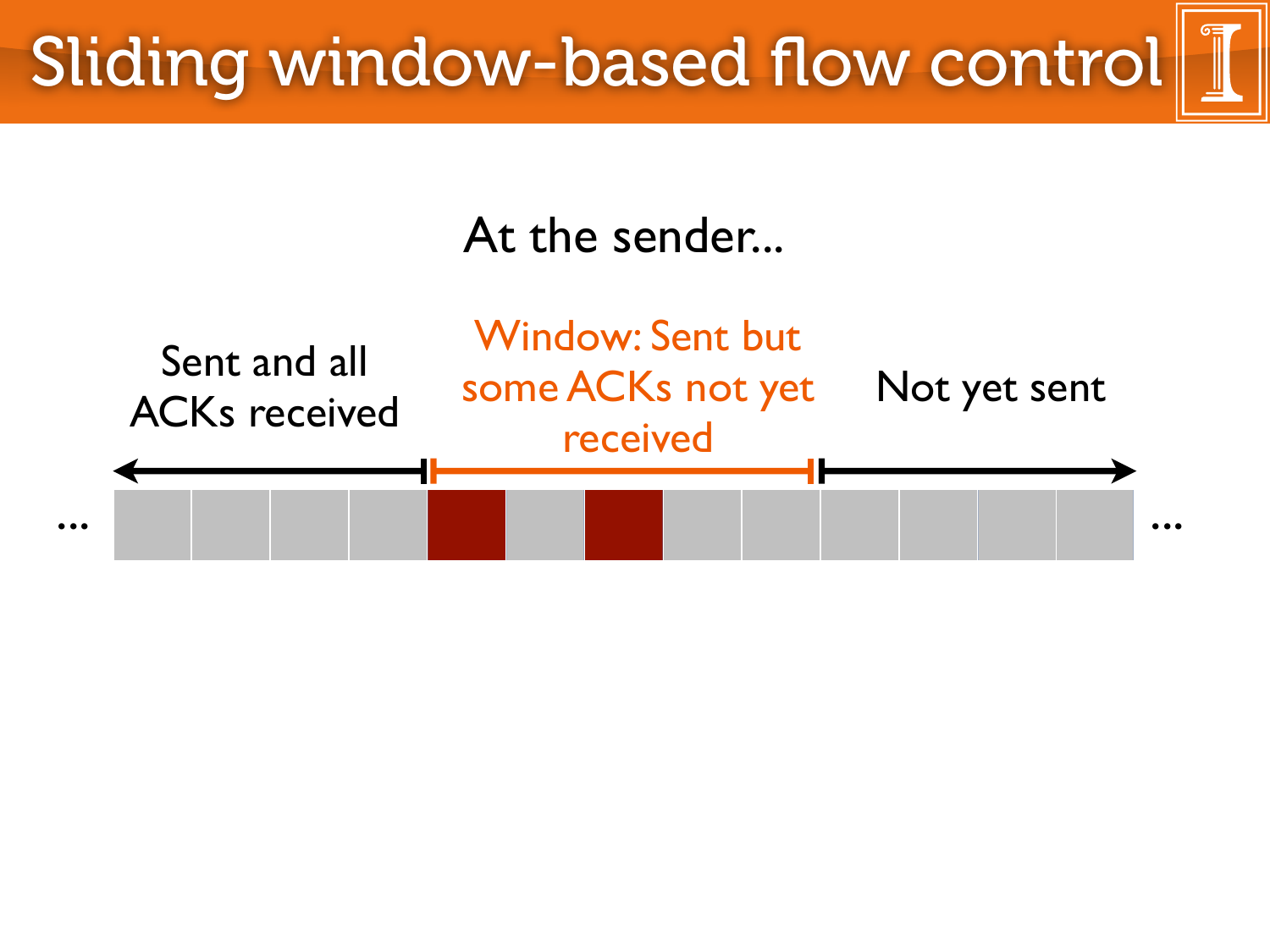### Sliding Window

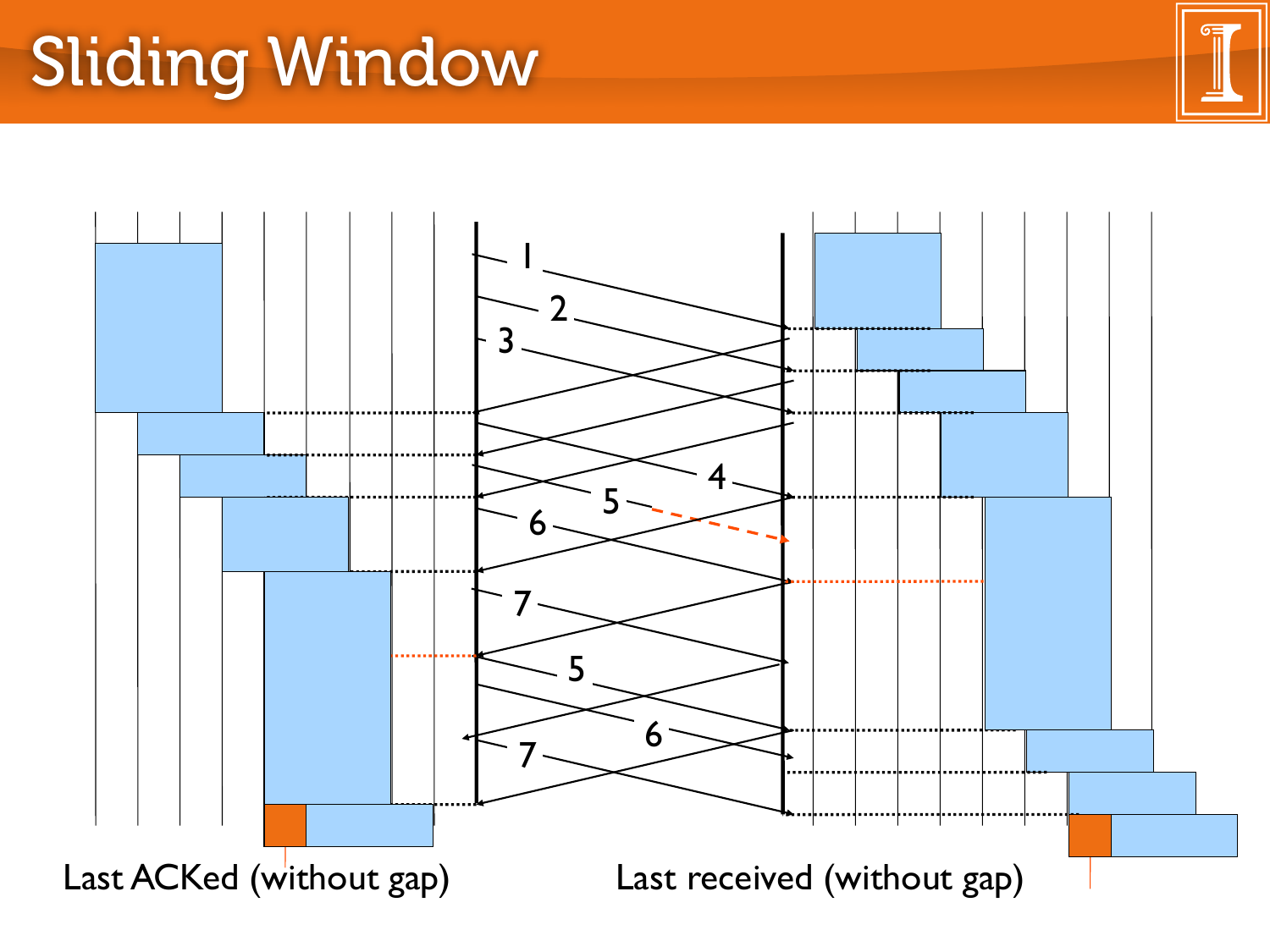What is the throughput in terms of RTT?

• Throughput is  $\sim$  (w/RTT)

Sender has to buffer all unacknowledged packets, because they may require retransmission

Receiver may be able to accept out-of-order packets, but only up to its buffer limits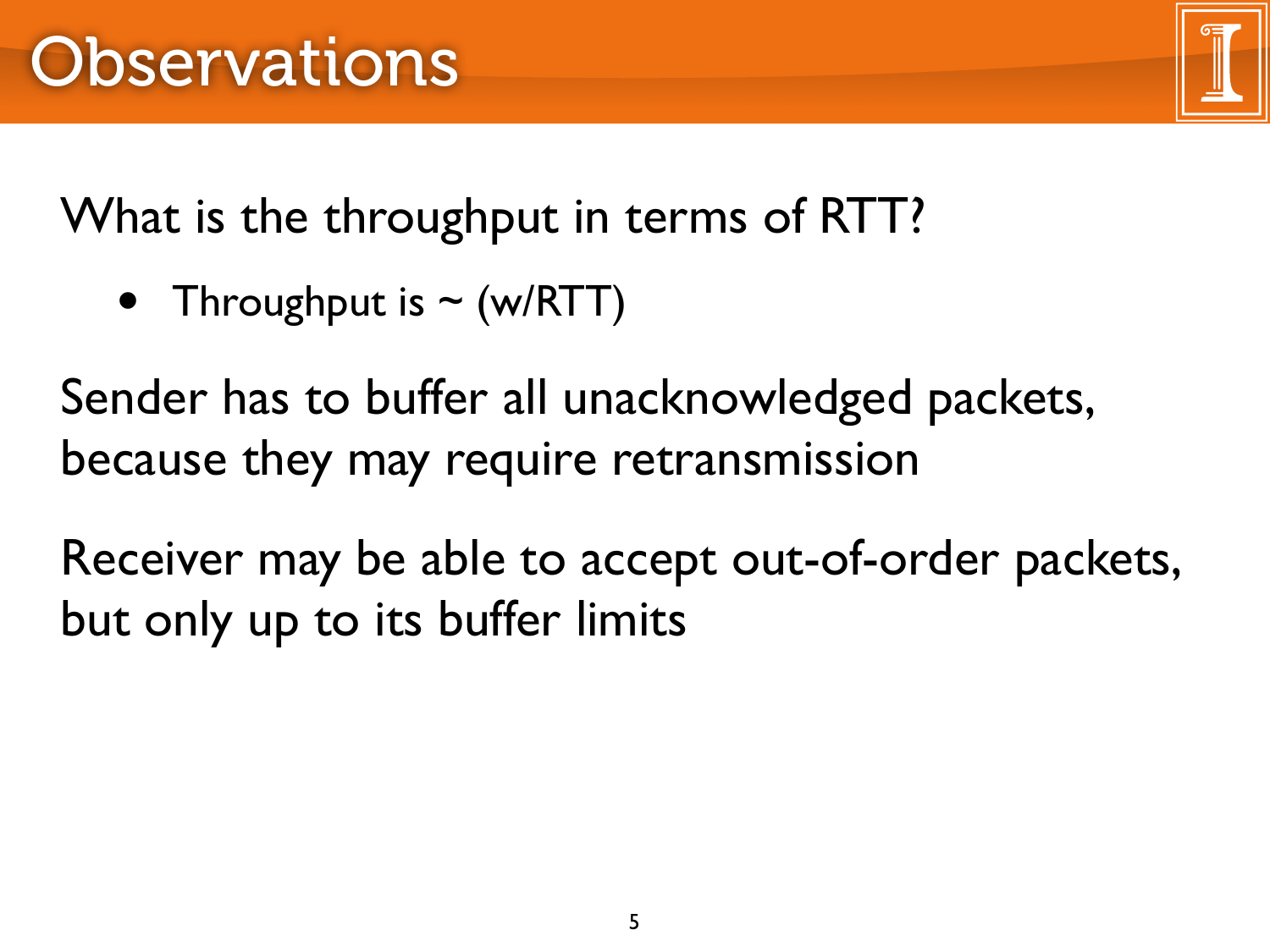ACK every packet, giving its sequence number

Use negative ACKs (NACKs), indicating which packet did not arrive

Use cumulative ACK, where an ACK for number n implies ACKS for all  $k < n$ 

Use selective ACKs (SACKs), indicating those that did arrive, even if not in order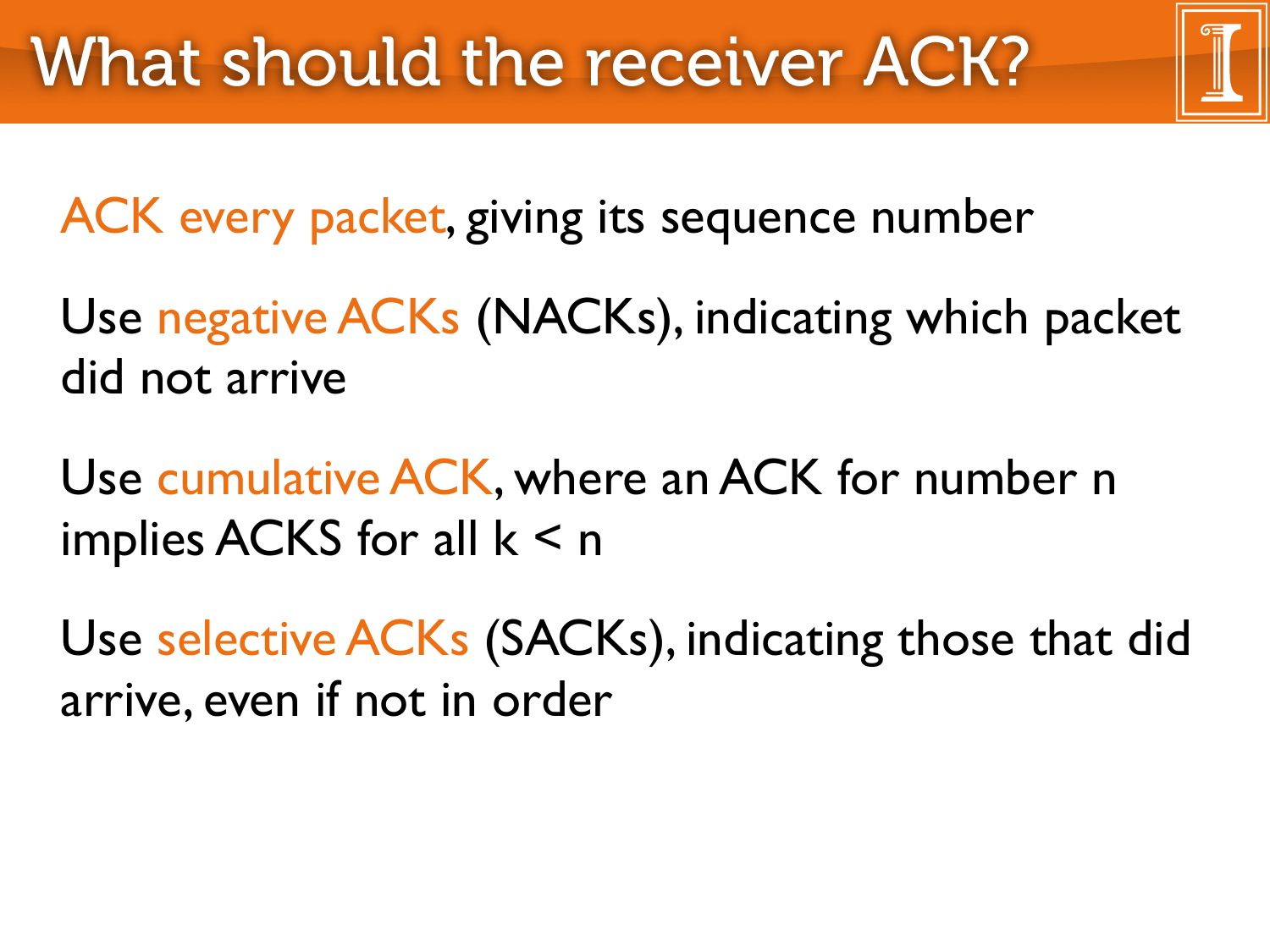Must retransmit packets that were dropped

- To do this efficiently
	- Keep transmitting whenever possible
	- Detect dropped packets and retransmit quickly

Requires:

- Timeouts (with good timers)
- Other hints that packet were dropped

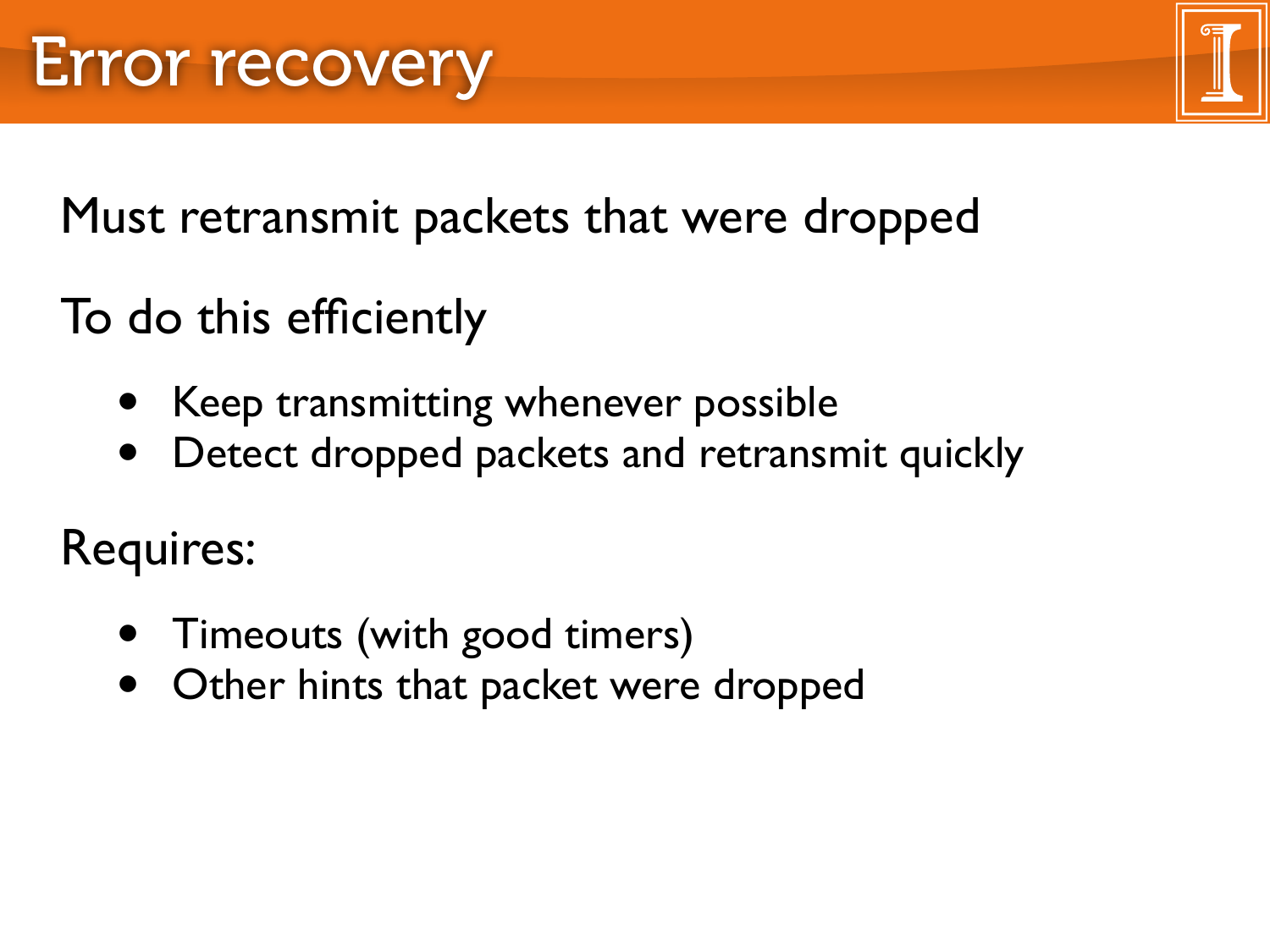

#### Questions:

- Why not set timeout to mean delay? (Why include D?)
- Measure  $T(n)$  only for original transmissions. Why?
- Double Timeout after timeout. Why?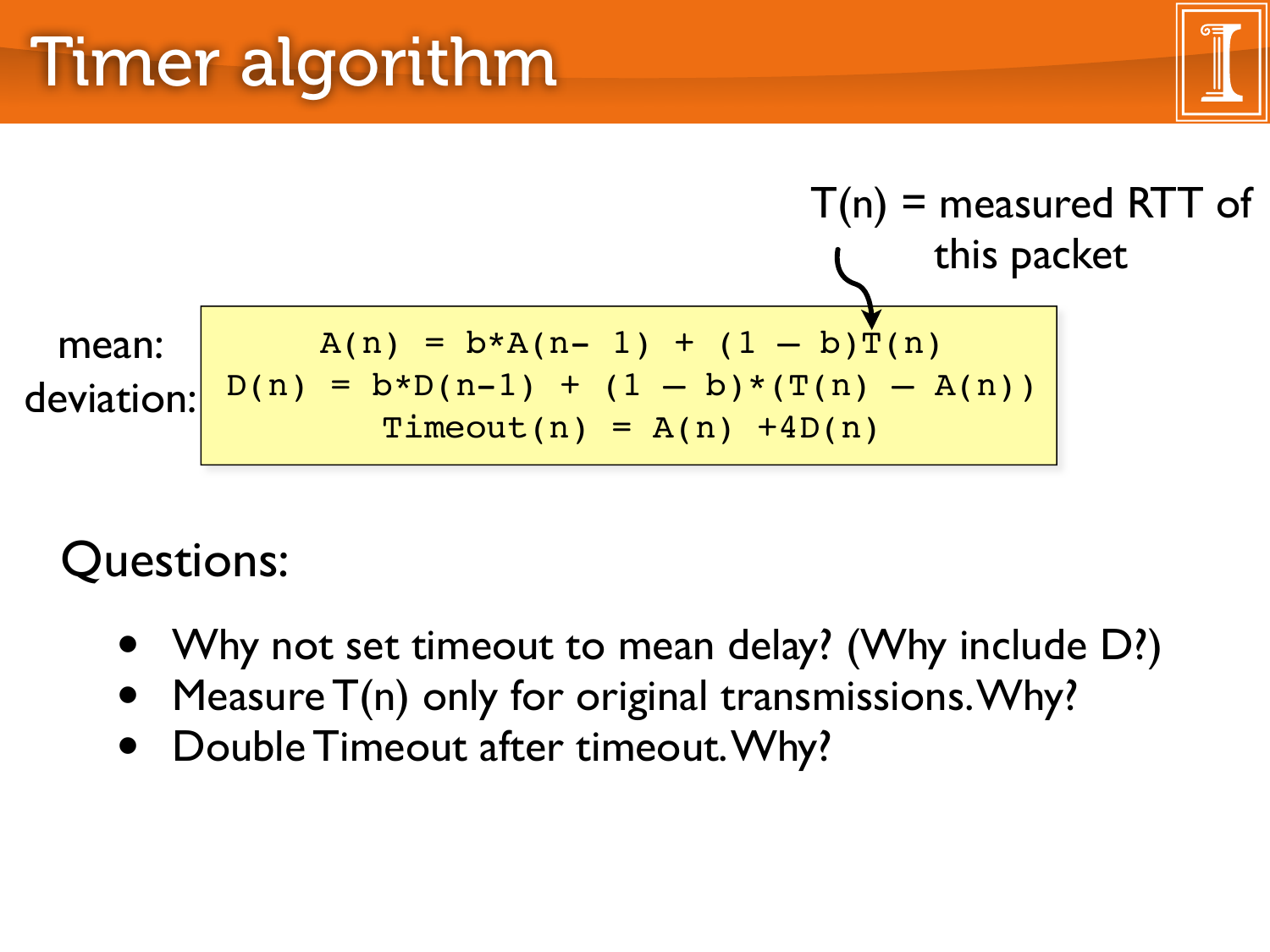

#### When should I suspect a packet was dropped?

When I receive several duplicate ACKs

- Receiver sends an ACK whenever a packet arrives
- ACK indicates seq. no. of last consecutively received packet
- Duplicate ACKs indicates missing packet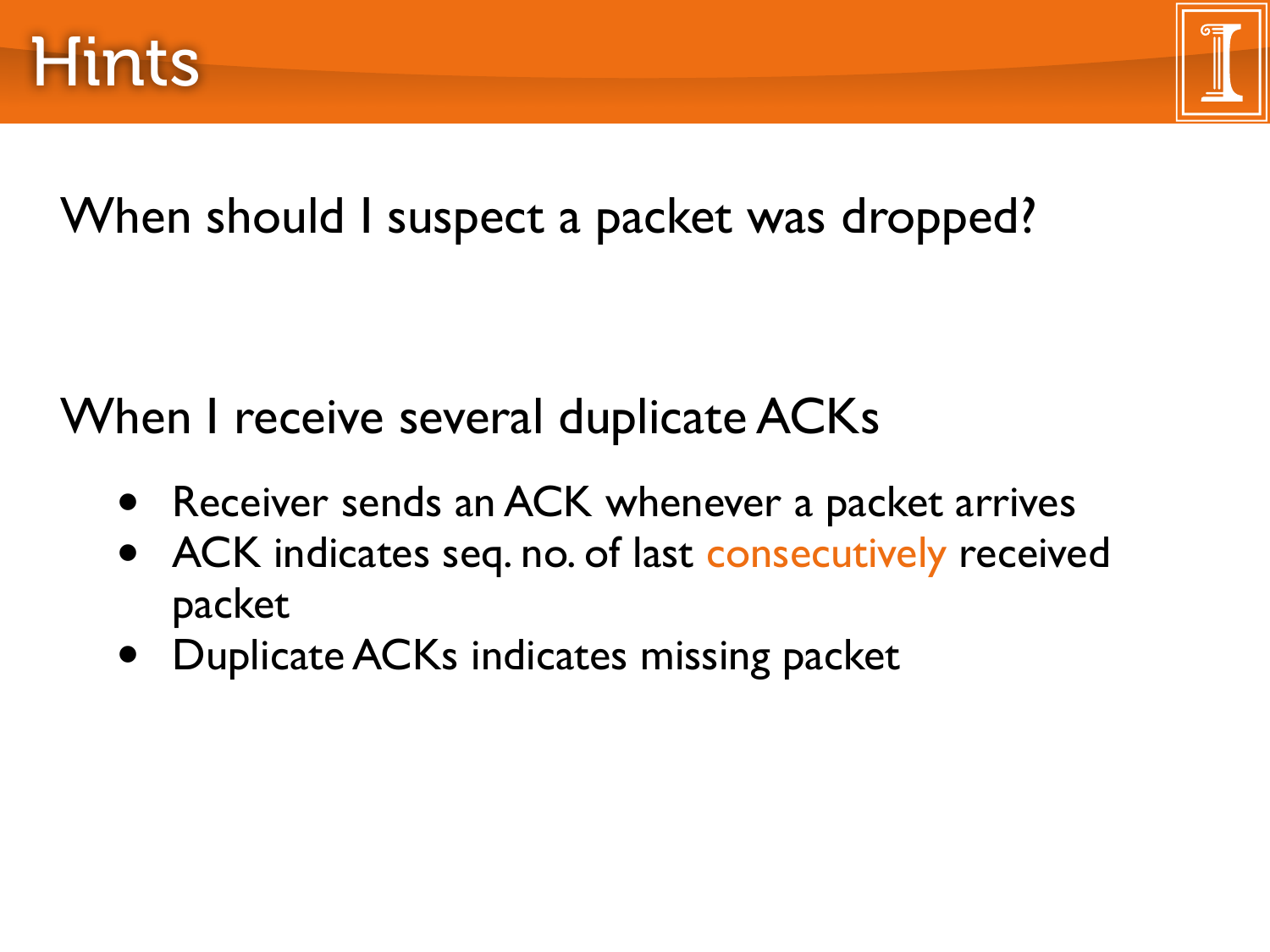Can the network handle the rate of data?

Determined end-to-end, but TCP is making guesses about the state of the network

Two papers:

• Good science vs great engineering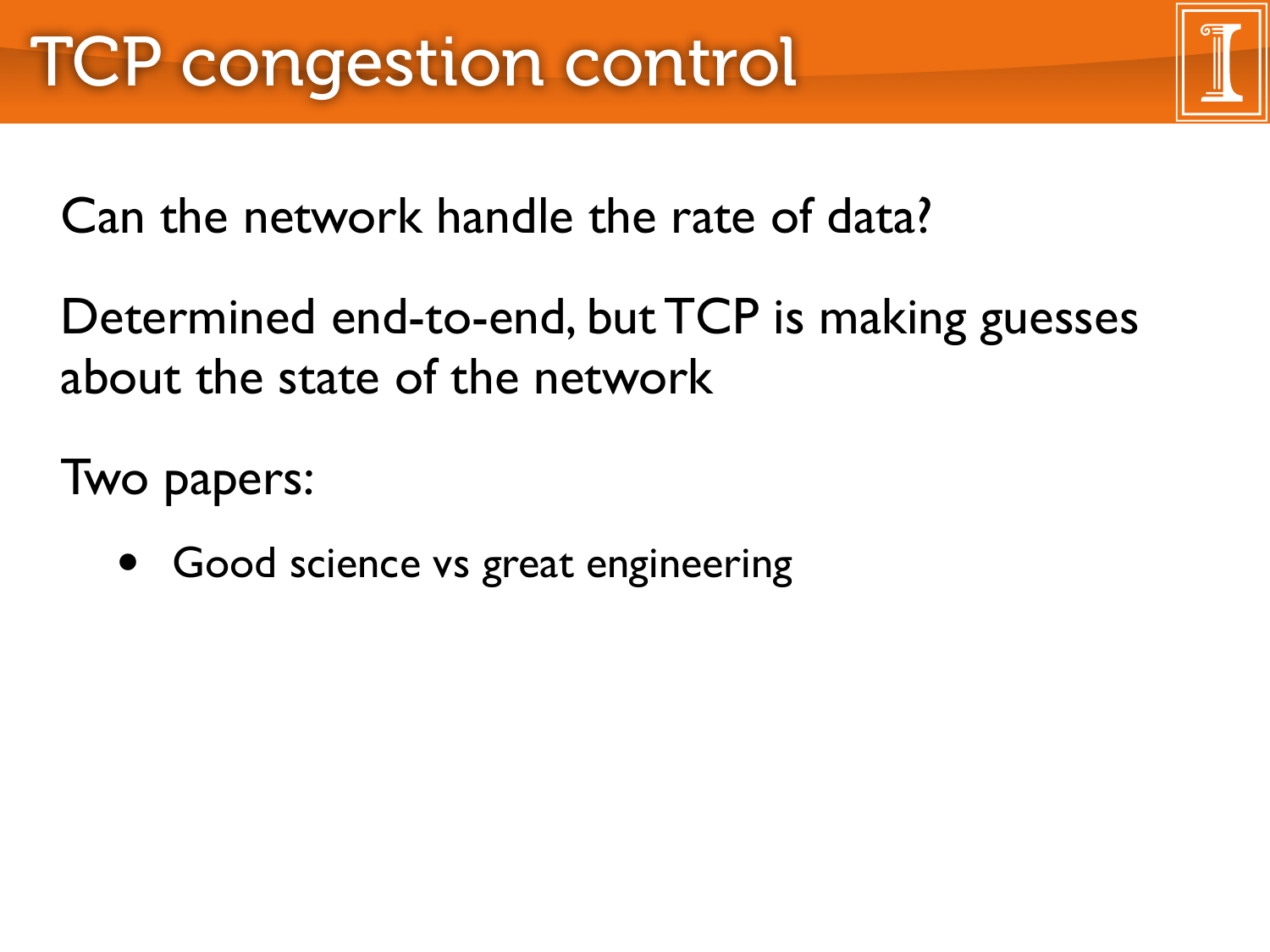# Dangers of increasing load

# Knee – point after which<br>• Throughput increases very

- slow
- Delay increases fast

### Cliff – point after which

- Throughput starts to decrease very fast to zero (congestion collapse)
- Delay approaches infinity

### In an M/M/1 queue

 $Delay = 1/(1 - utilization)$ 

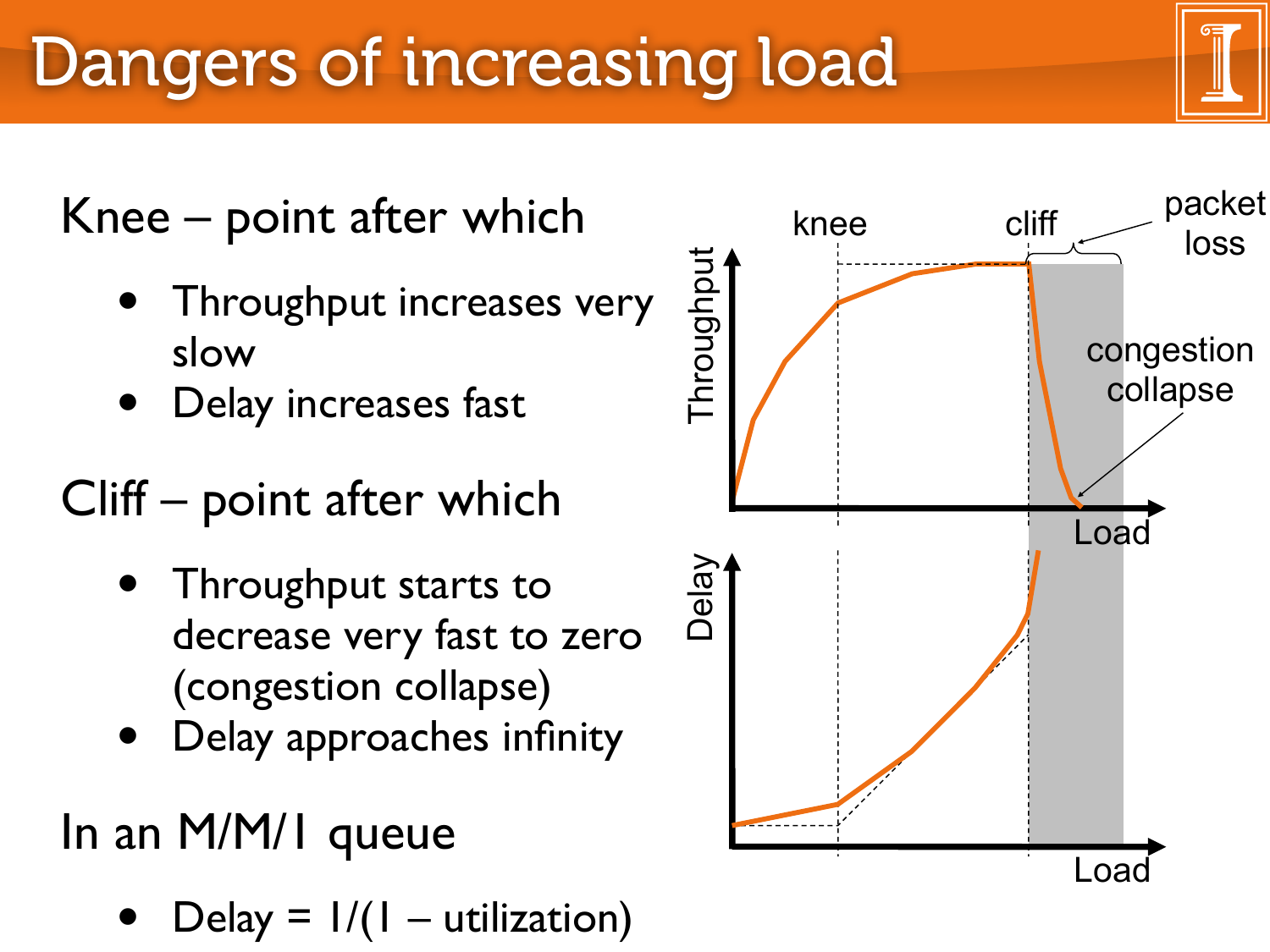#### Congestion control goal

- Stay left of cliff
- Congestion avoidance goal
	- Stay left of knee

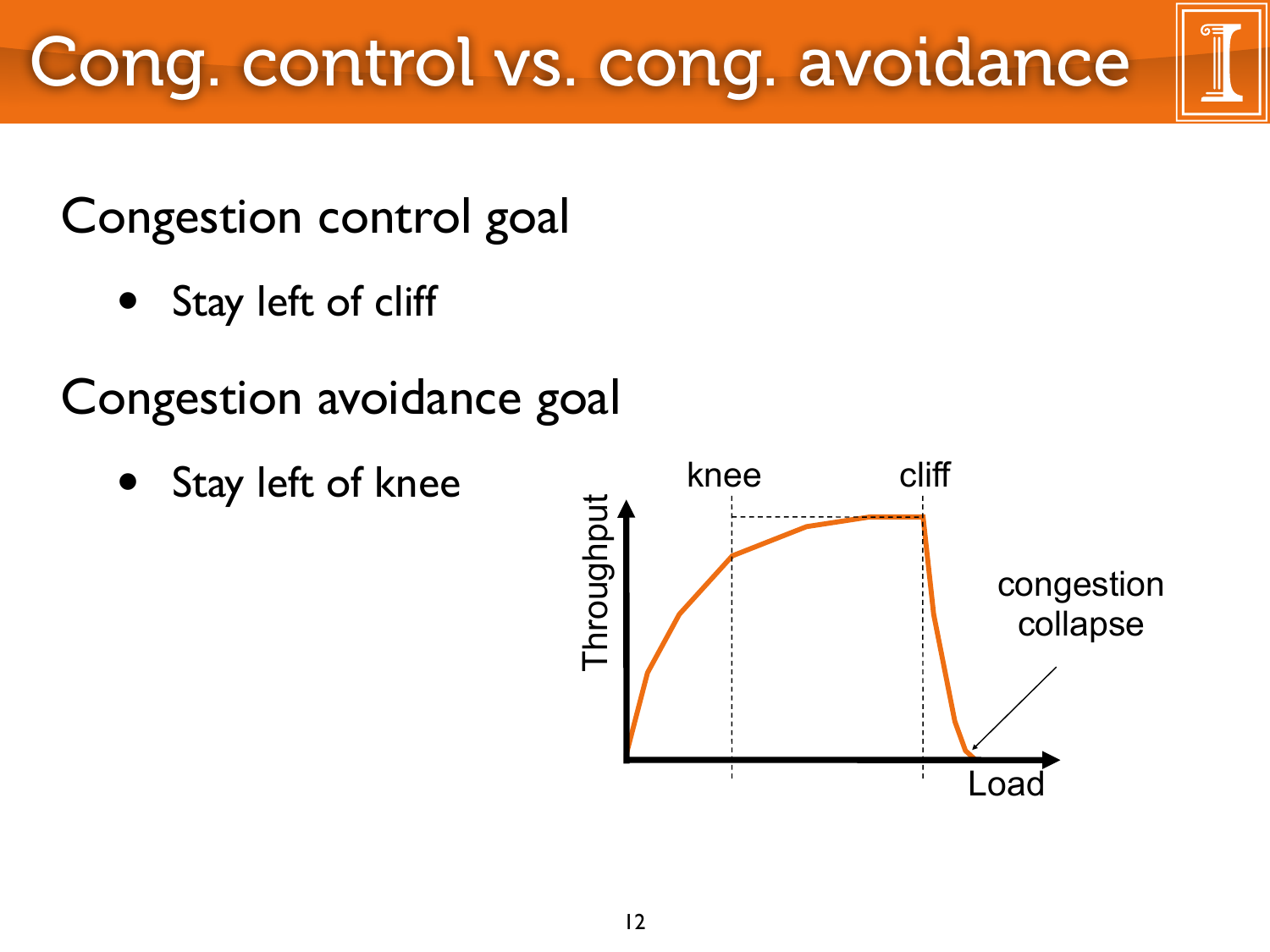### Control system model [CJ89]



Simple, yet powerful model

Explicit binary signal of congestion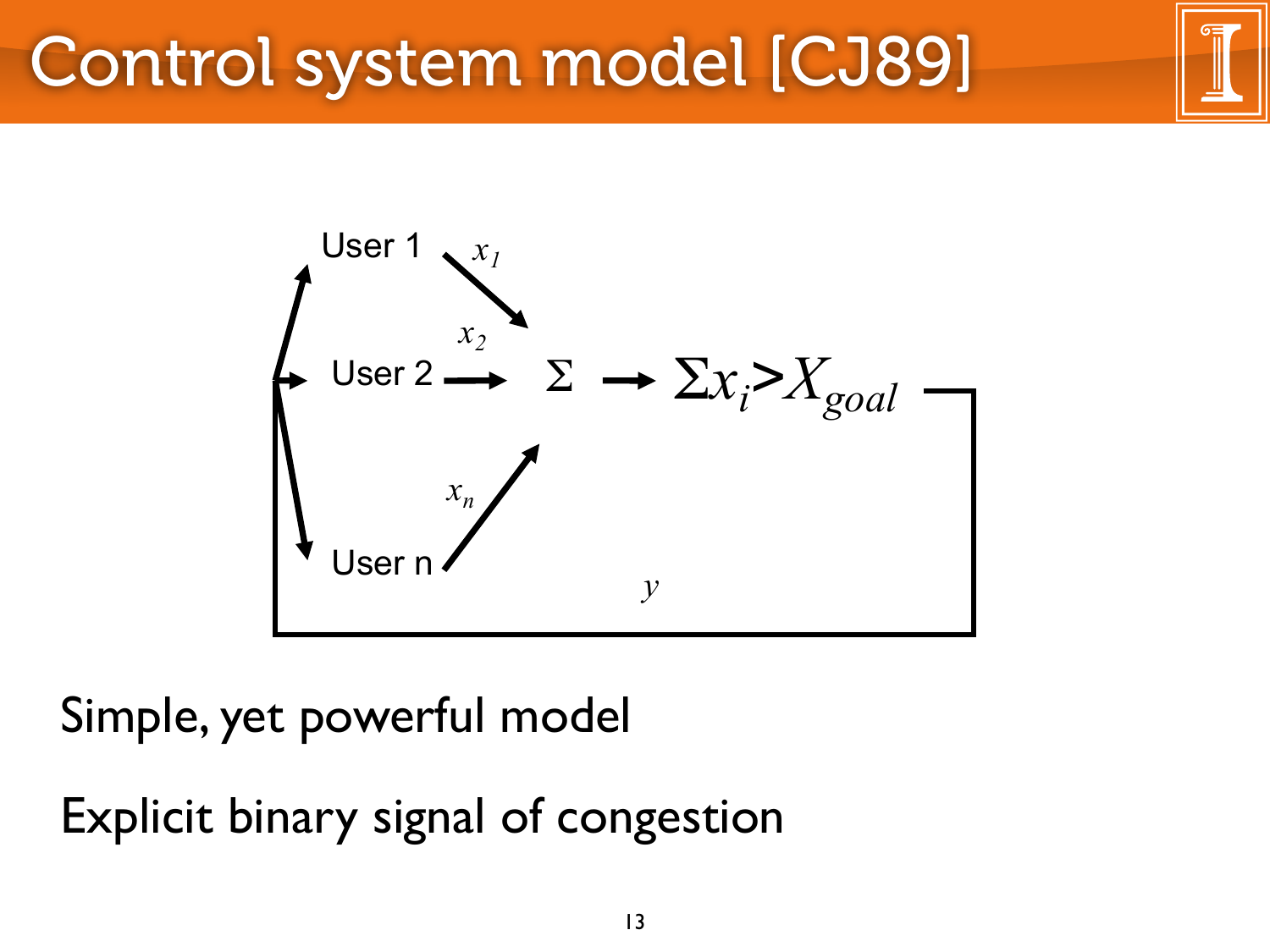$$
x_i(t+1) = \begin{cases} a_i + b_i x_i(t) & \text{increase} \\ a_i + b_i x_i(t) & \text{decrease} \end{cases}
$$

- **Multiplicative increase, additive decrease** 
	- $a_I=0, b_I>1, a_D<0, b_D=1$
- **Additive increase, additive decrease** 
	- $a_1>0$ ,  $b_1=1$ ,  $a_0<0$ ,  $b_0=1$
- **Multiplicative increase, multiplicative decrease** 
	- $a_{\rm I} = 0$ ,  $b_{\rm I} > 1$ ,  $a_{\rm D} = 0$ ,  $0 < b_{\rm D} < 1$
- **Additive increase, multiplicative decrease** 
	- $a_1>0$ ,  $b_1=1$ ,  $a_0=0$ ,  $0$

Which should we pick?

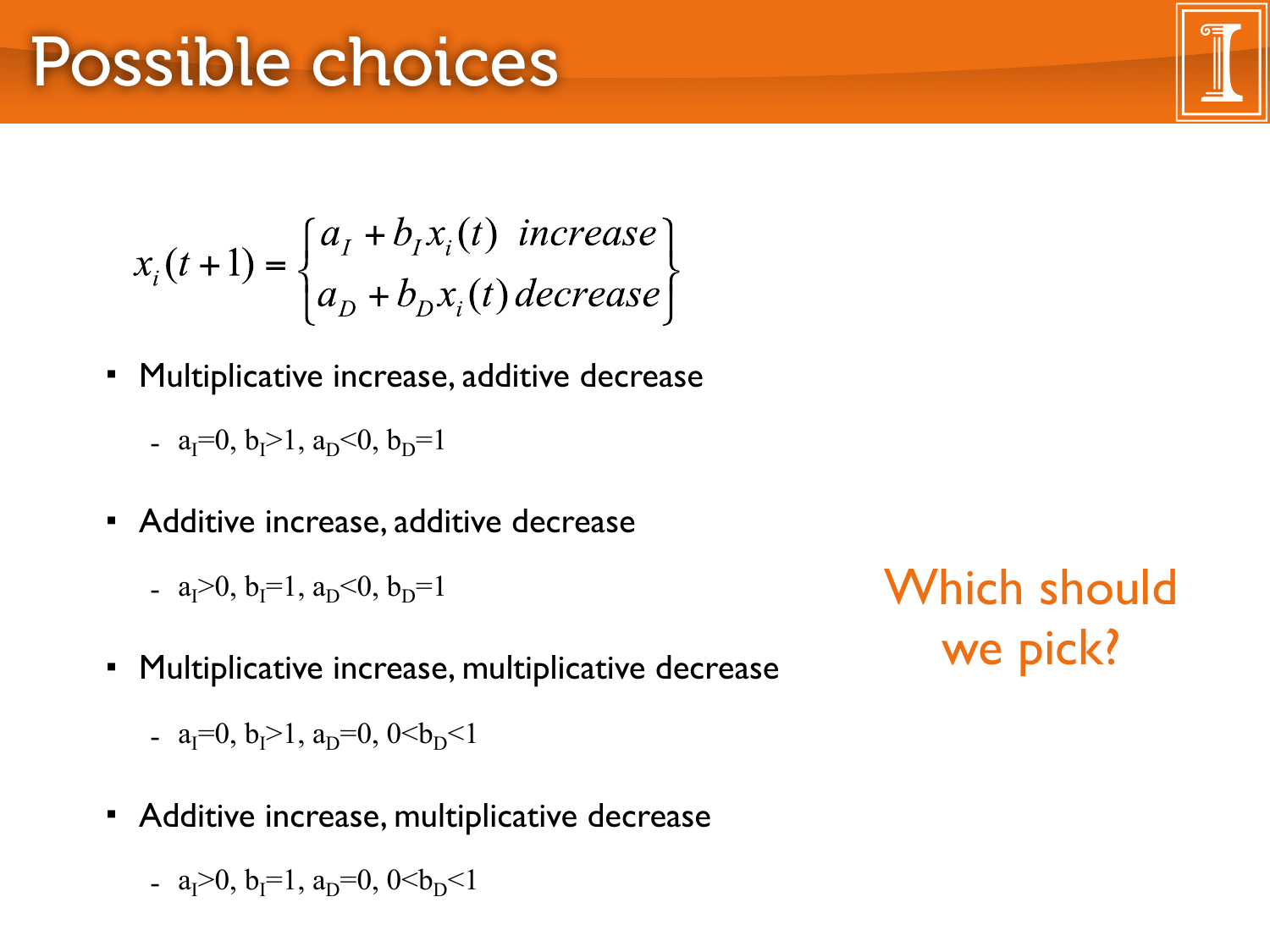### Mult. increase, additive decrease

- converge to fairness
- (Additive decrease worsens fairness)

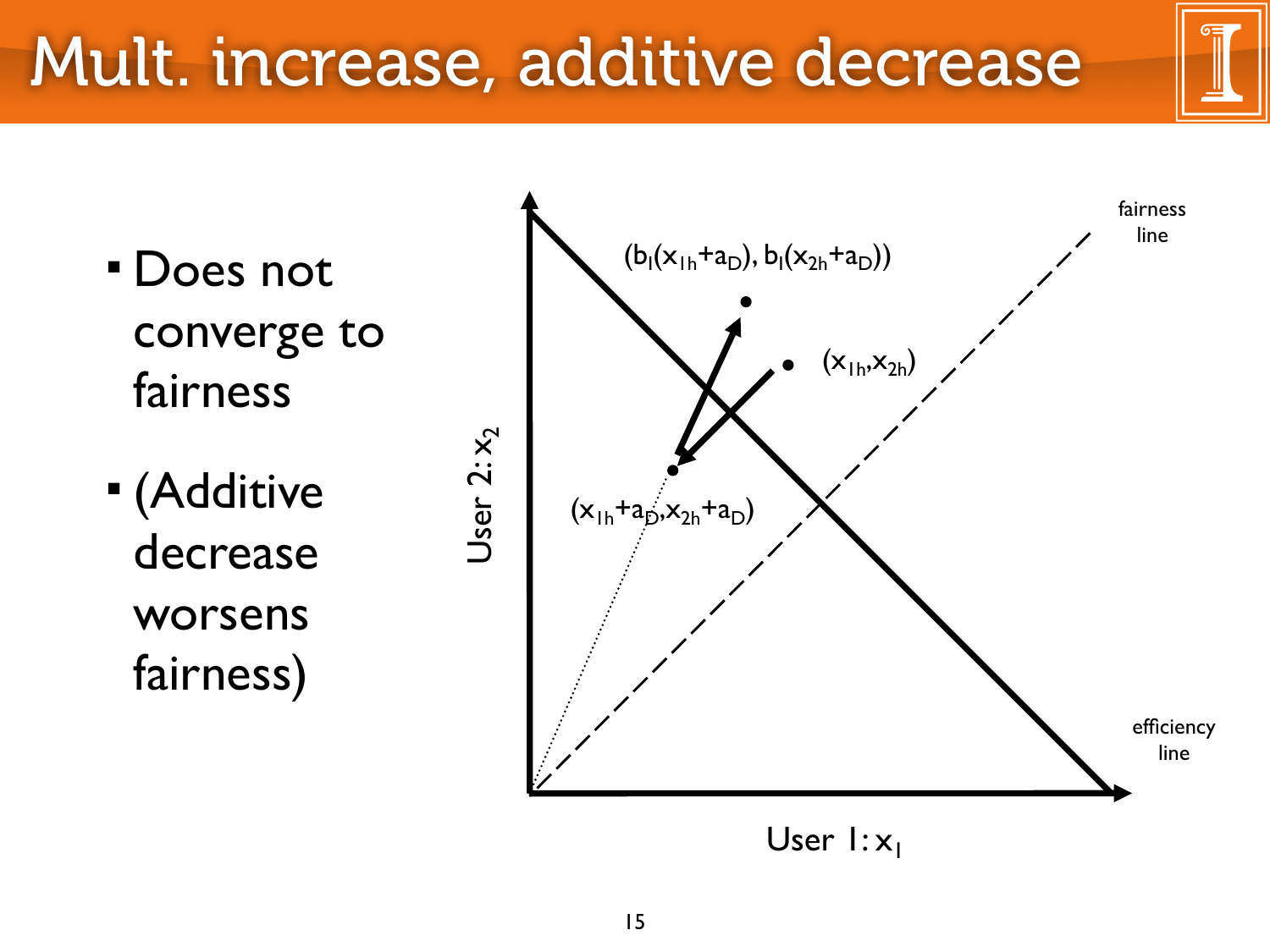### Additive increase, add. decrease

)) Reaches stable cycle, but does not converge to fairness

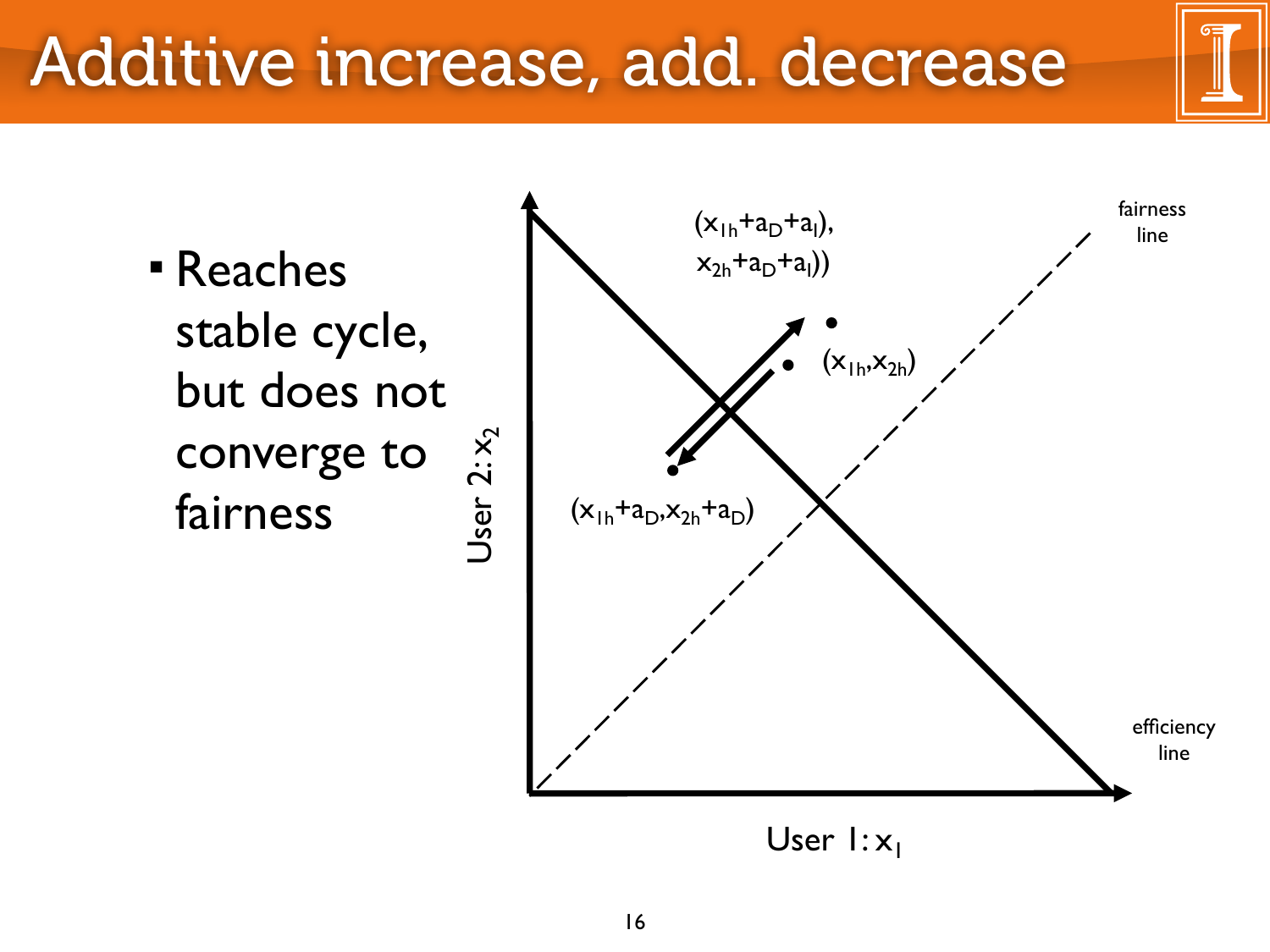### Mult. increase, mult. decrease

 Converges to stable cycle, but is not fair

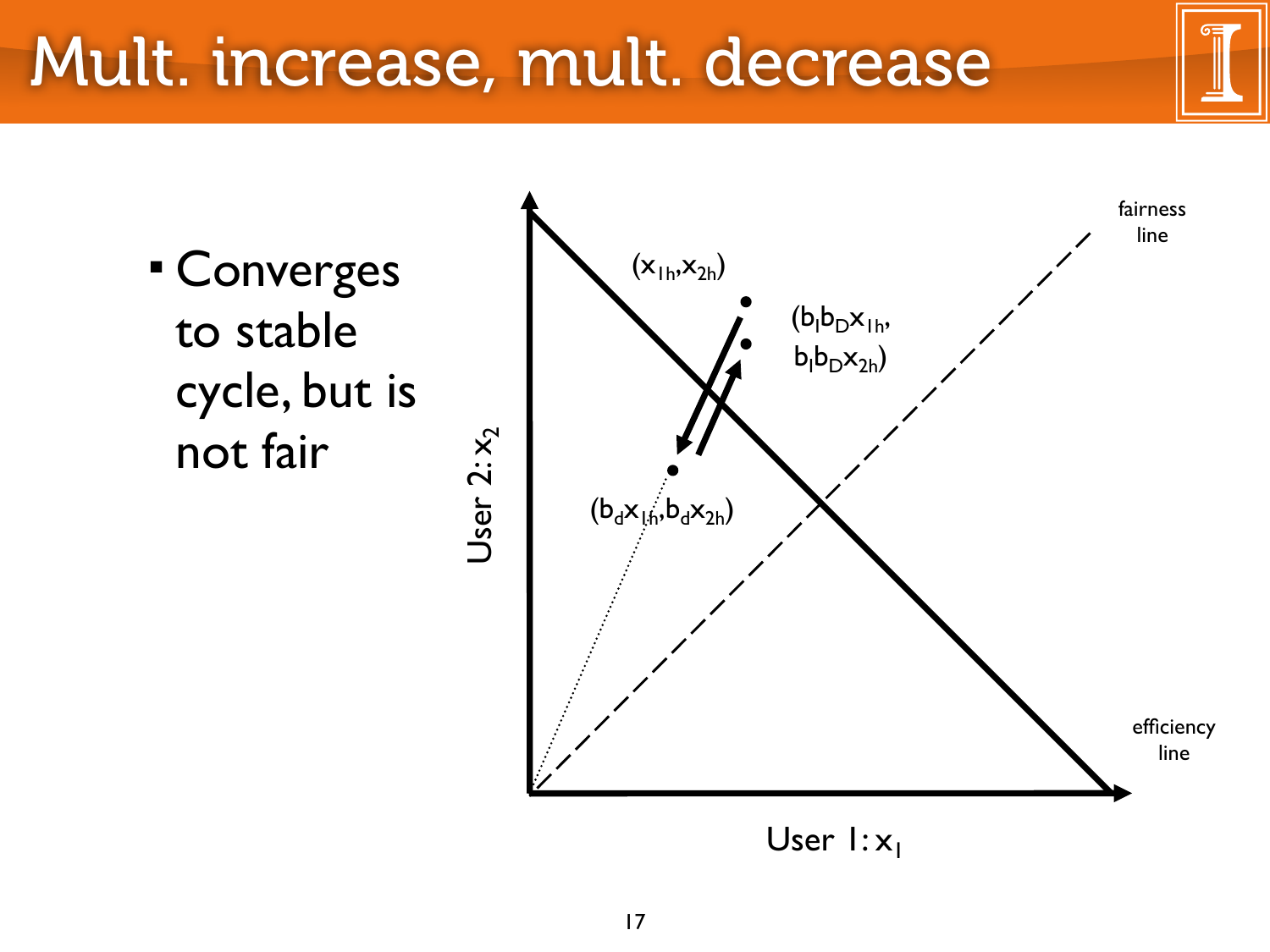### Additive increase, mult. decrease

 Converges to stable and fair cycle

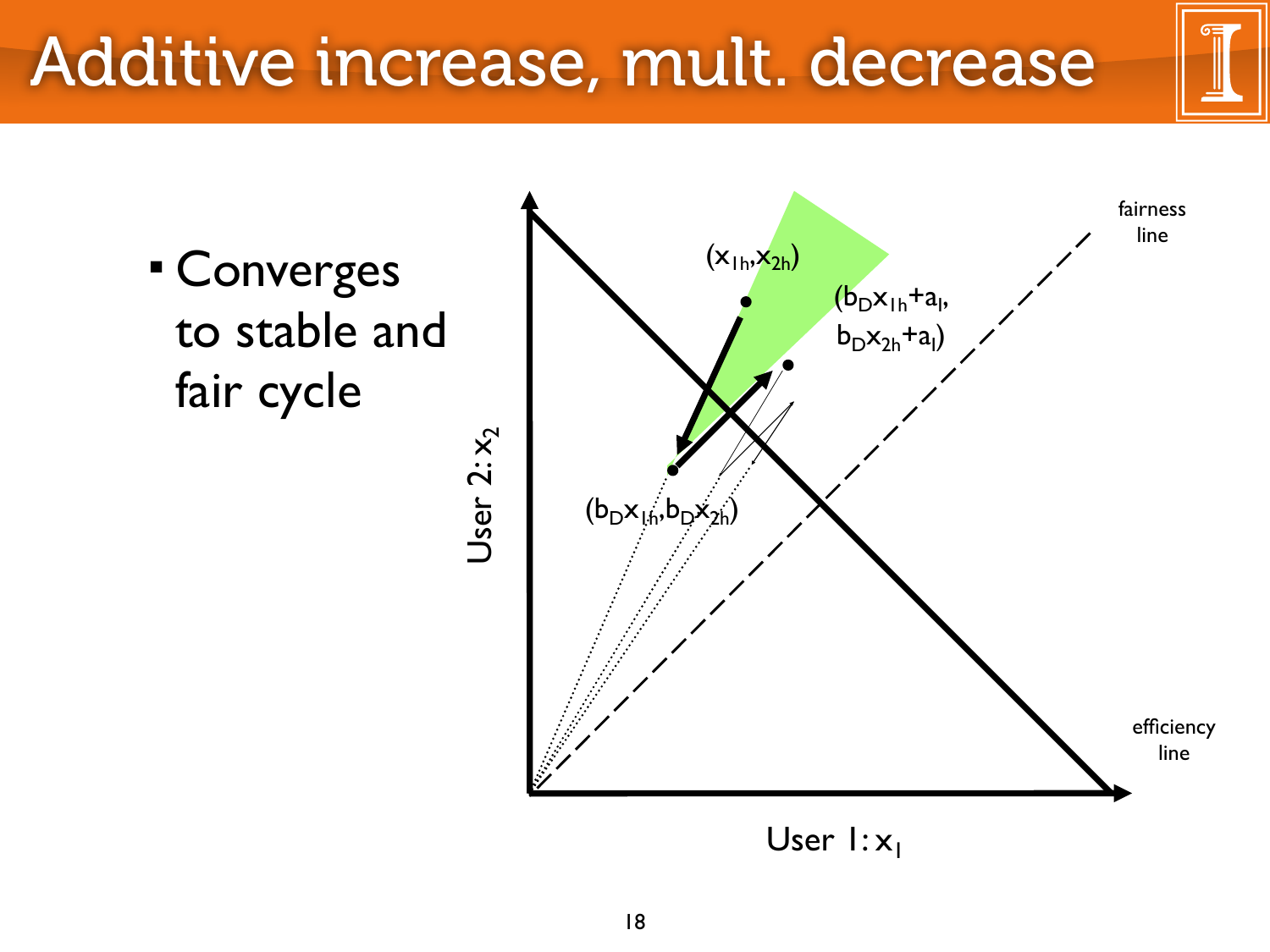

#### Critical to understanding complex systems

• [CJ89] model relevant after 15 years, 10<sup>6</sup> increase of bandwidth, 1000x increase in number of users

### Criteria for good models

- Two conflicting goals: reality and simplicity
- Realistic, complex model  $\rightarrow$  too hard to understand, too limited in applicability
- Unrealistic, simple model  $\rightarrow$  can be misleading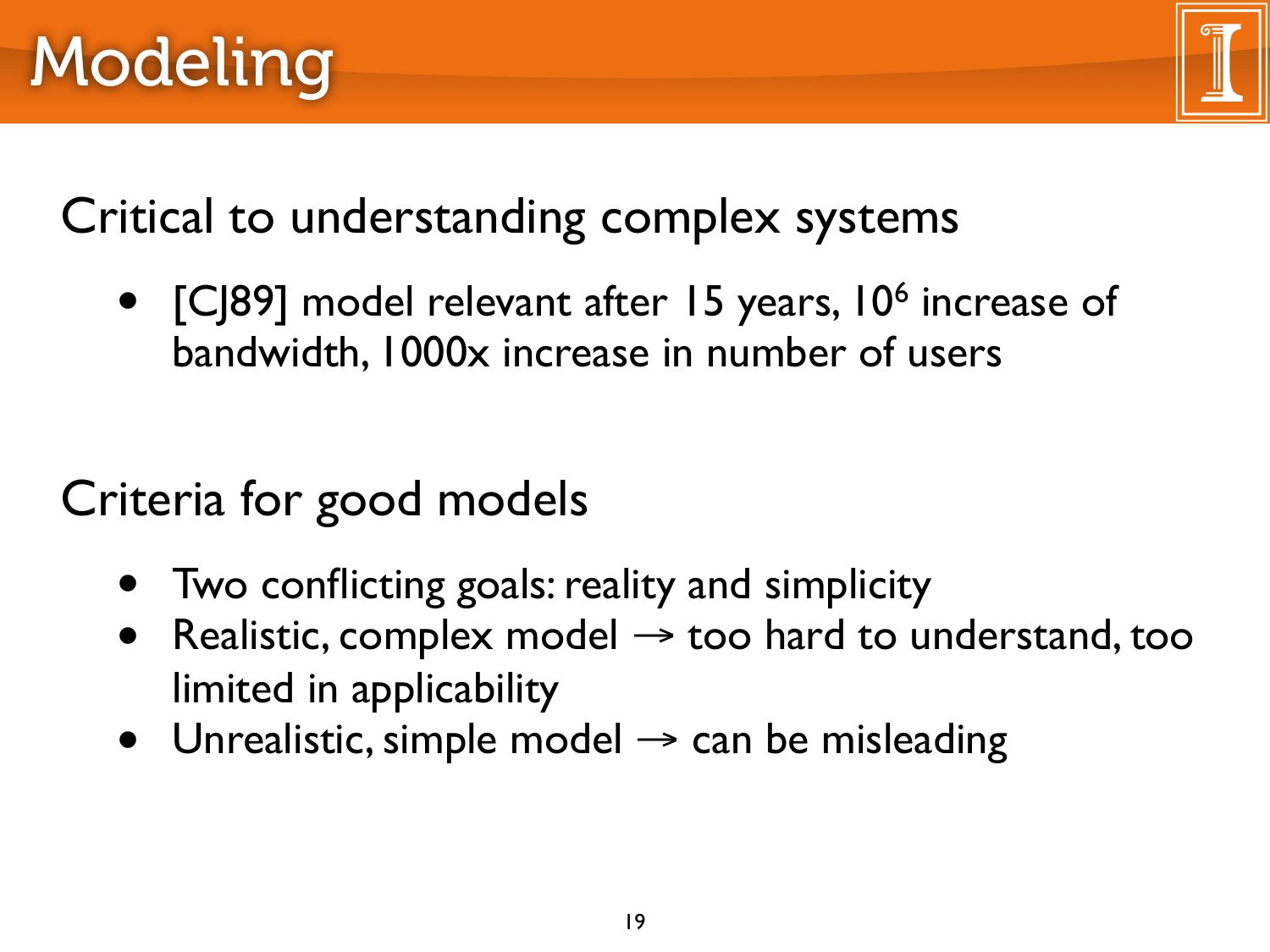#### [CJ89] provides theoretical basis for basic congestion avoidance mechanism

#### Must turn this into real protocol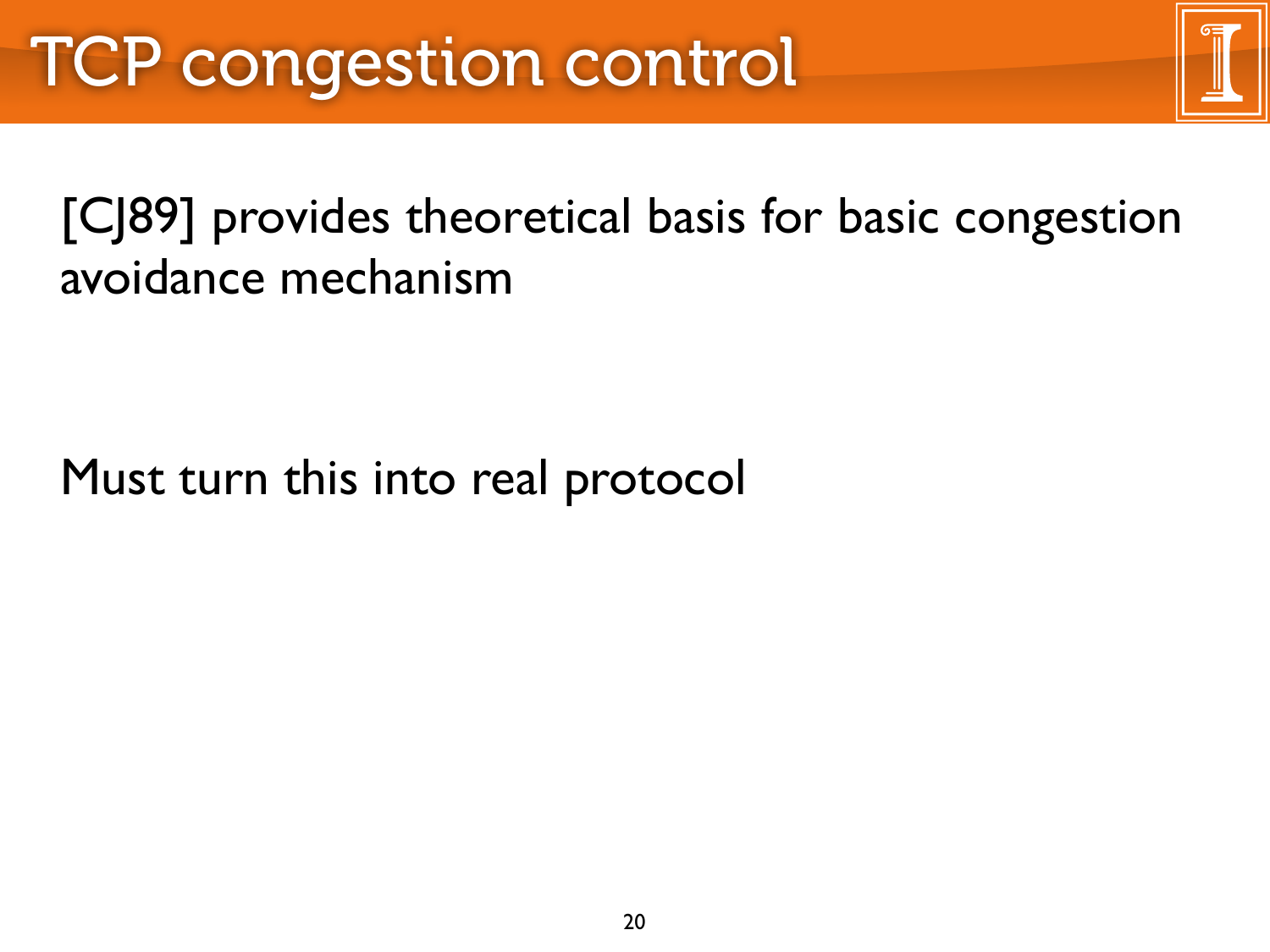#### Maintains three variables:

- cwnd: congestion window
- flow win: flow window; receiver advertised window
- ssthresh: threshold size (used to update cwnd)

#### For sending, use: win  $=$  min(flow win, cwnd)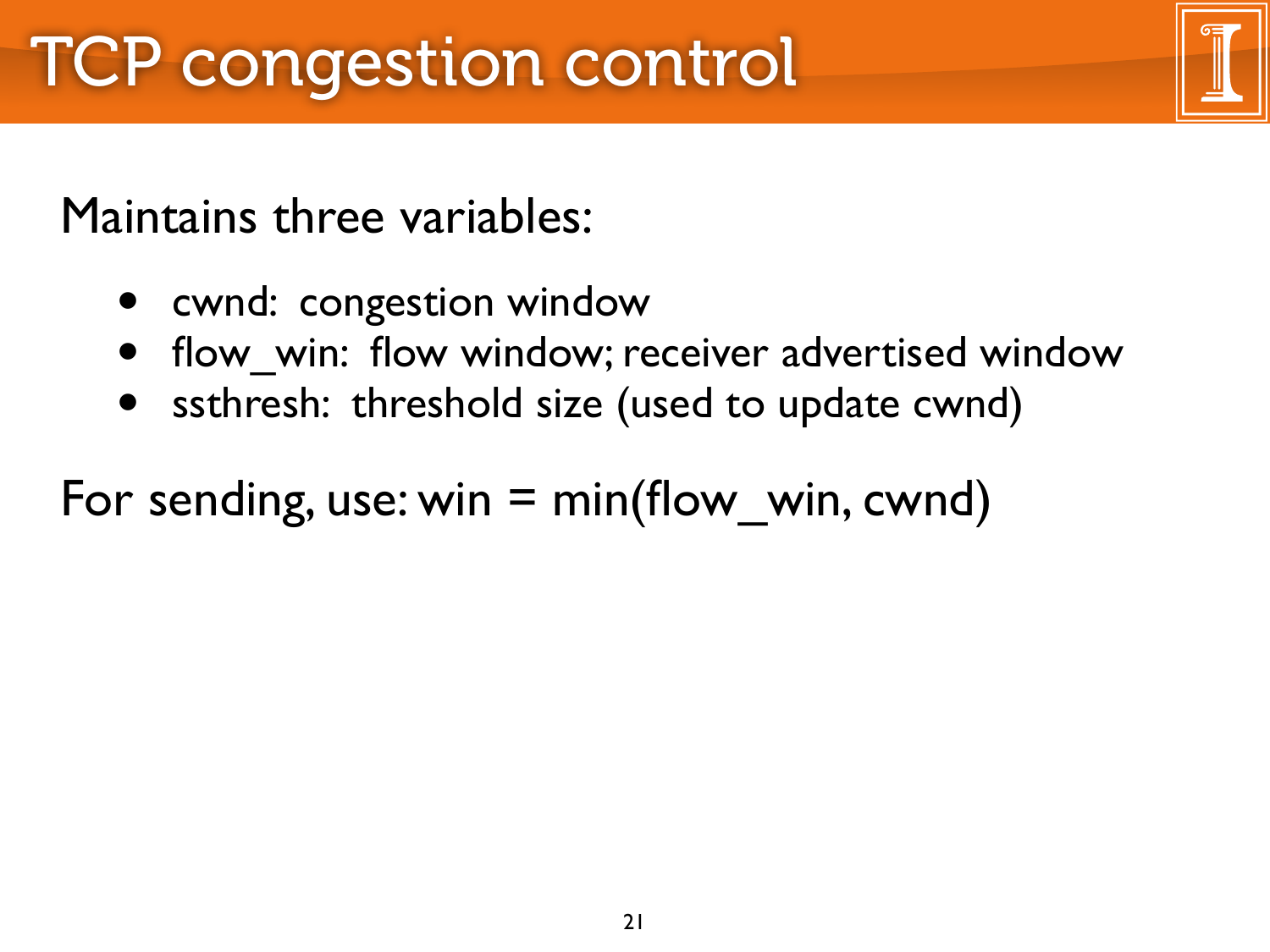Goal: reach knee quickly

Upon starting (or restarting):

- Set cwnd  $=$   $\vert$
- Each time a segment is acknowledged, increment cwnd by one (cwnd++).

Slow Start is not actually slow

• cwnd increases exponentially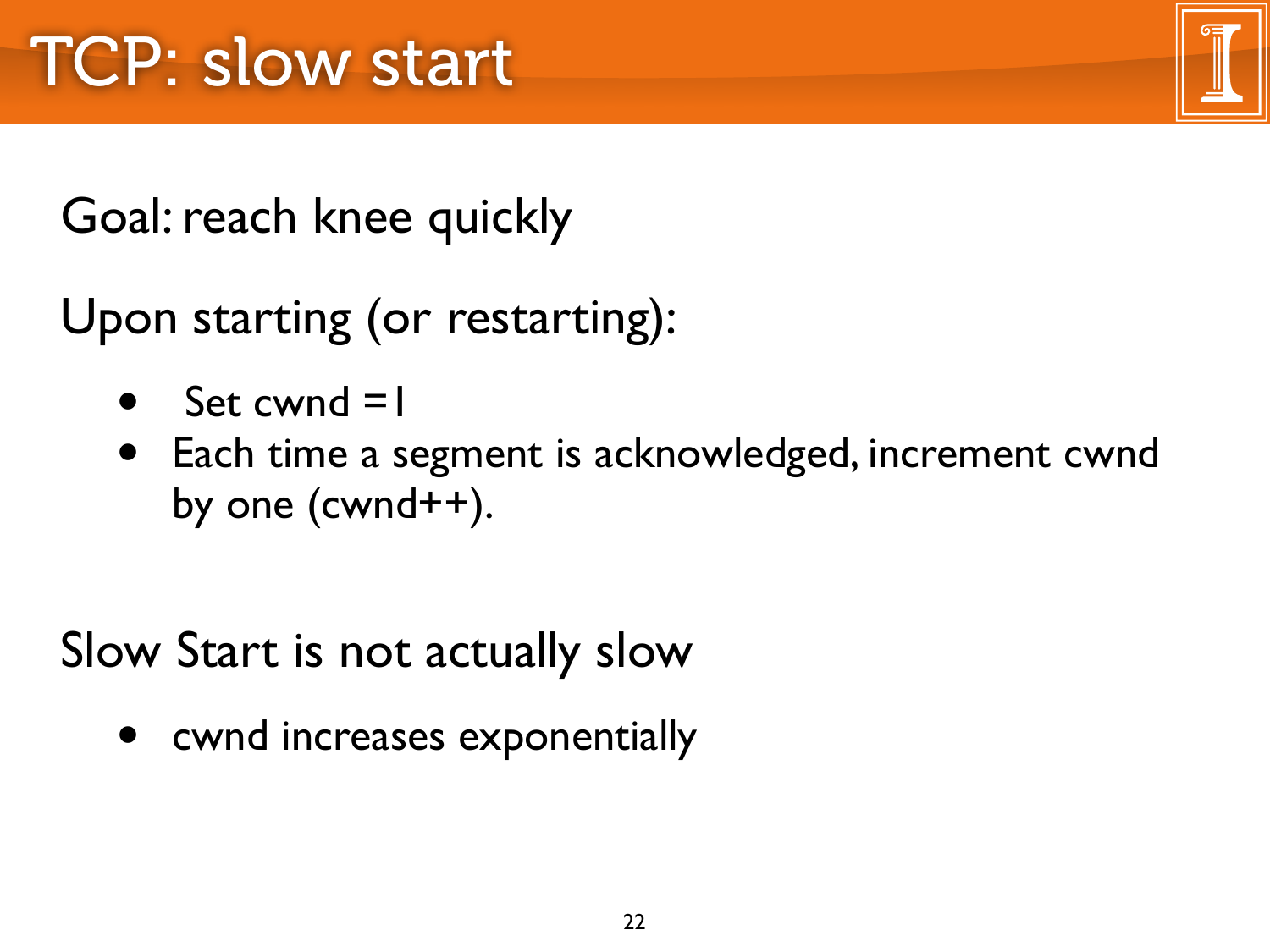The congestion window size grows very rapidly

TCP slows down the increase of cwnd when cwnd ≥ ssthresh

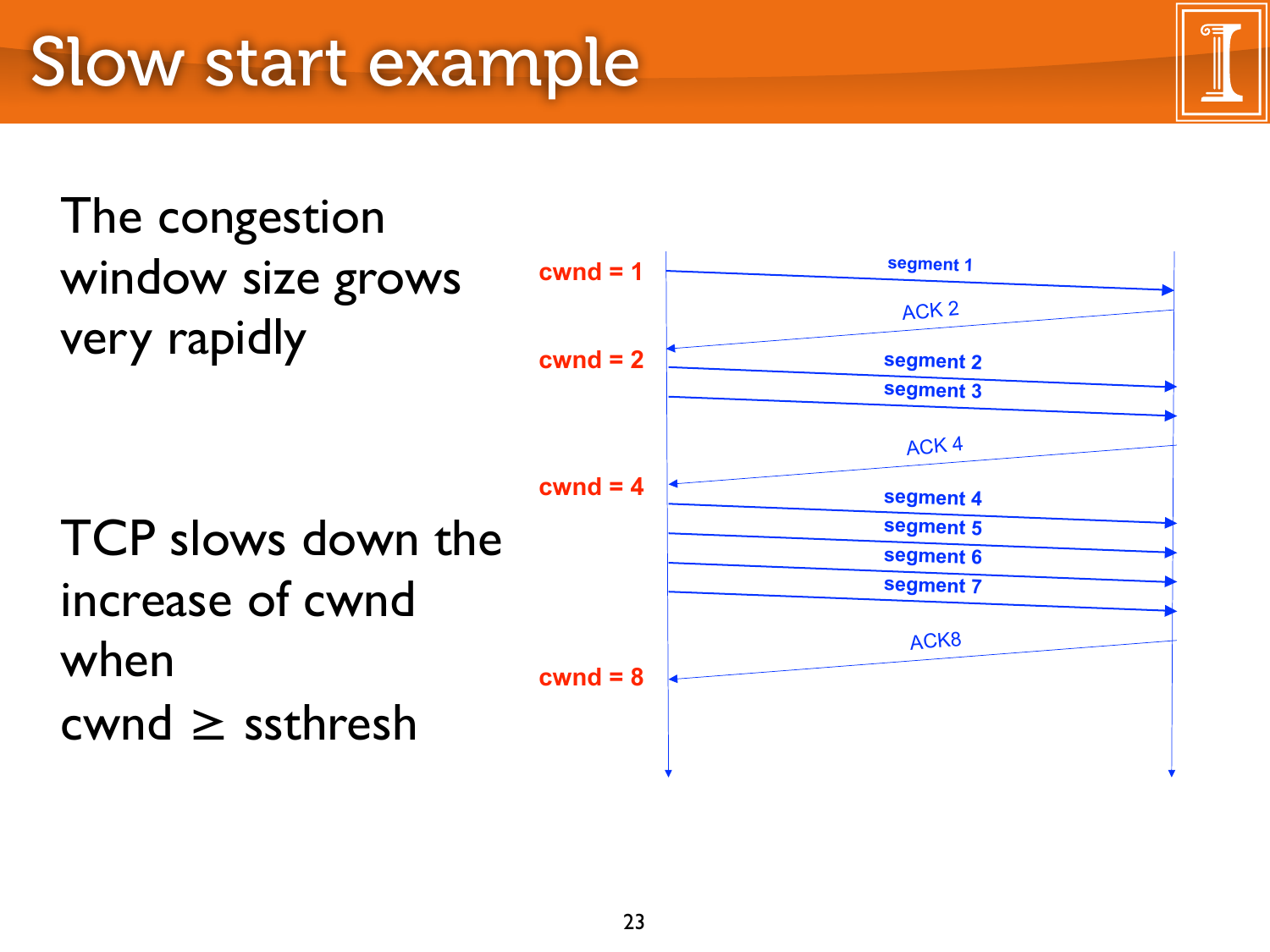Slow down "Slow Start"

ssthresh is lower-bound guess about location of knee

If cwnd > ssthresh then each time a segment is acknowledged increment cwnd by  $1/cwnd$  (cwnd  $+= 1/cwnd$ ).

So cwnd is increased by one only if all segments have been acknowledged.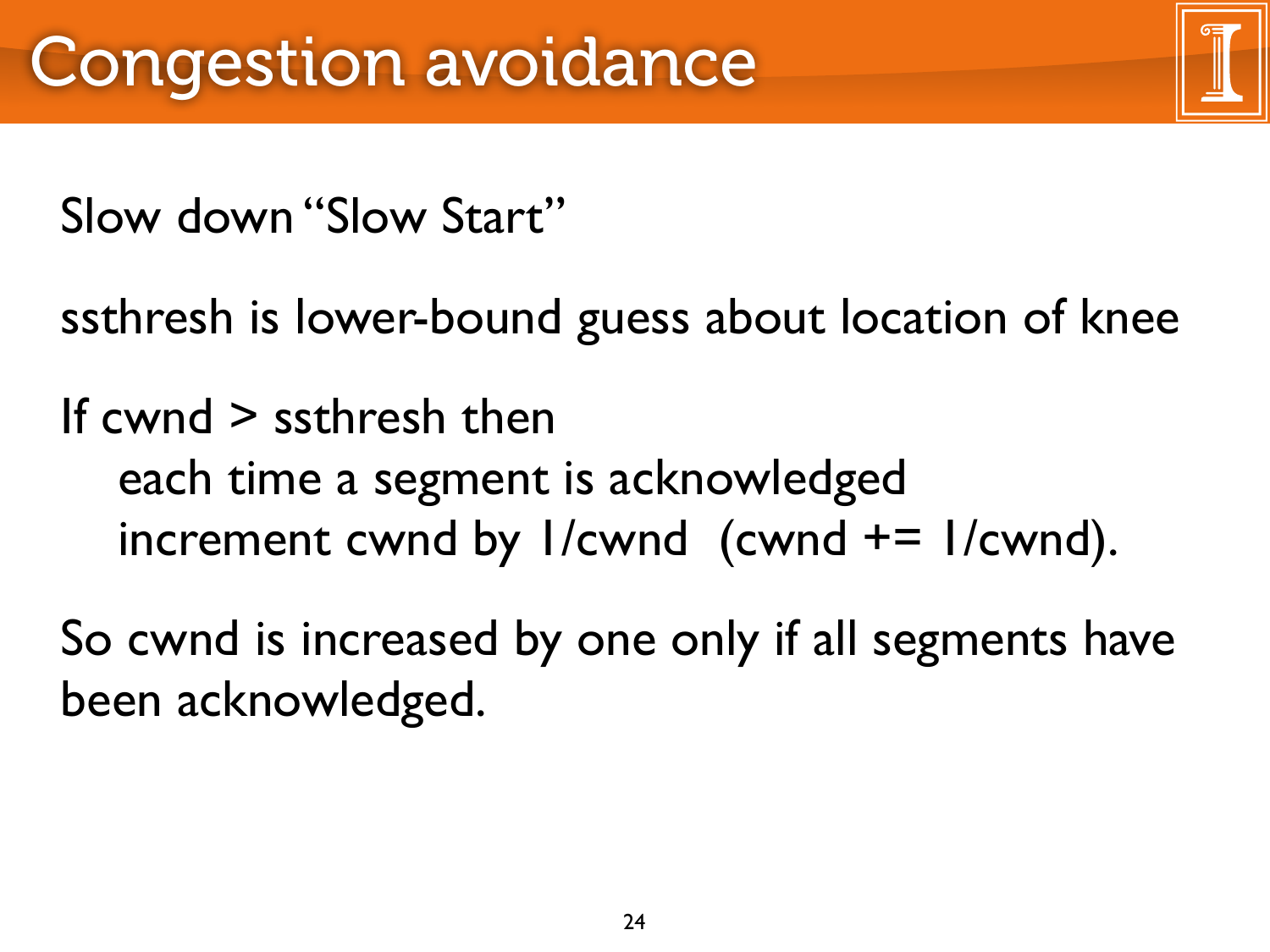### Slow start/cong. avoidance example

 Assume that *ssthresh = 8*



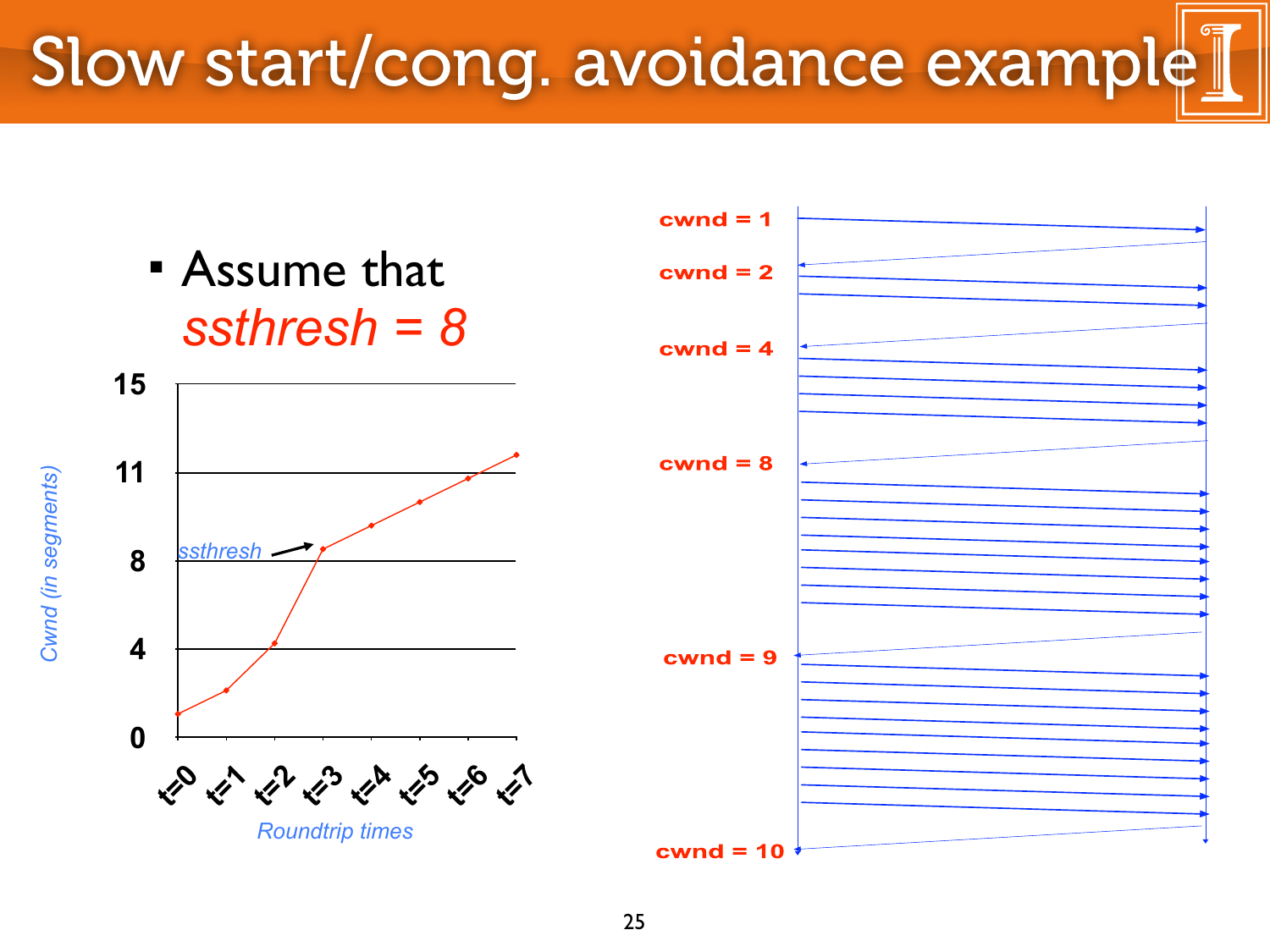## All together: TCP pseudocode

#### **Initially:**

 $cwnd = 1$ ;

ssthresh  $=$  infinite;

#### **New ack received:**

```
if (cwnd < ssthresh)
```

```
 /* Slow Start*/
```

```
cwnd = cwnd + I;
```
#### else

```
 /* Additive increase */
```

```
cwnd = cwnd + l/cwnd;
```
#### **Timeout:**

```
/* Multiplicative decrease */
ssthresh = cwnd/2;
cwnd = 1;
```
while (next  $\leq$  unack  $+$  win) transmit next packet; where  $win = min(cwnd,$ flow win);

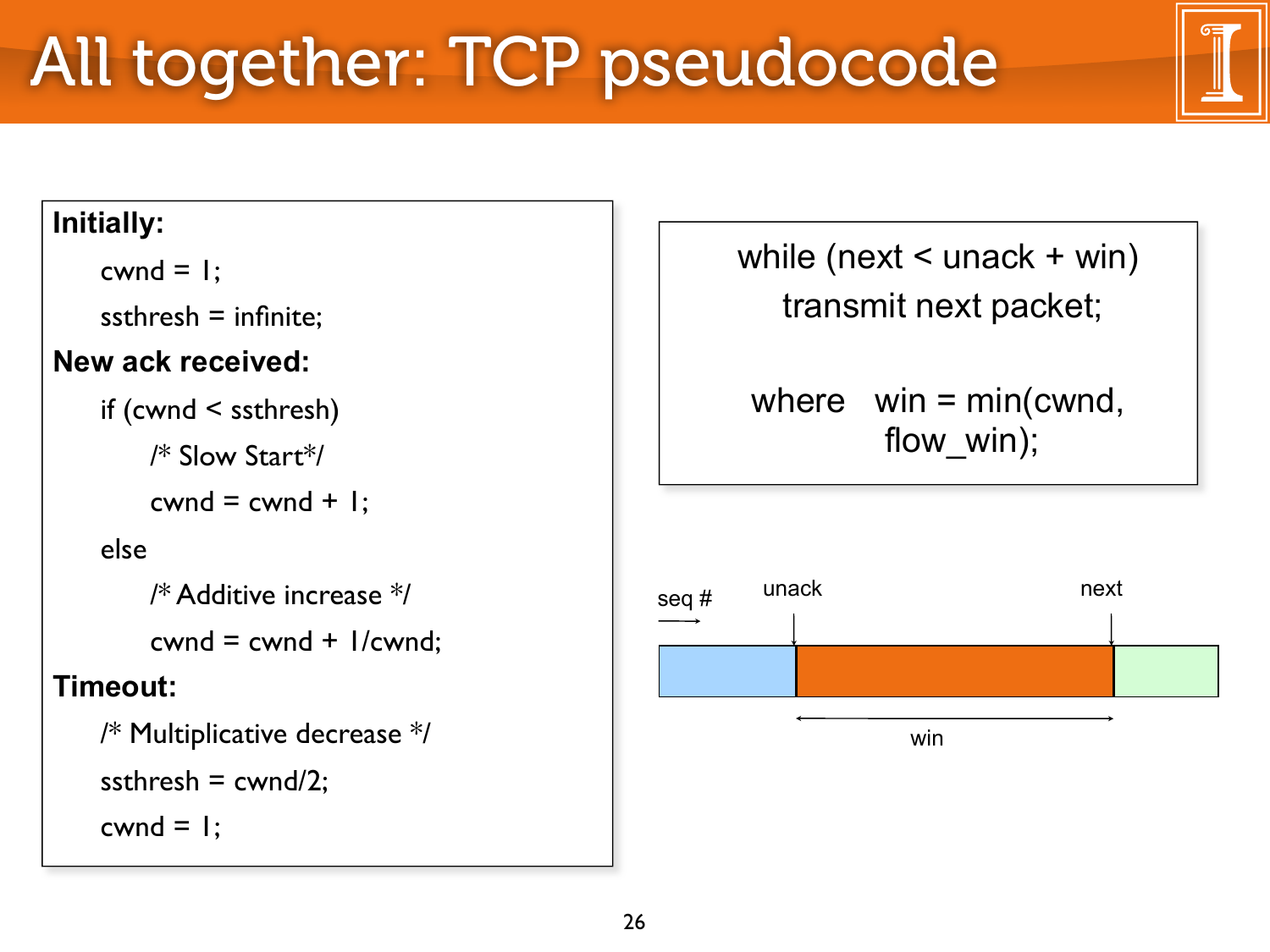### The big picture (so far)

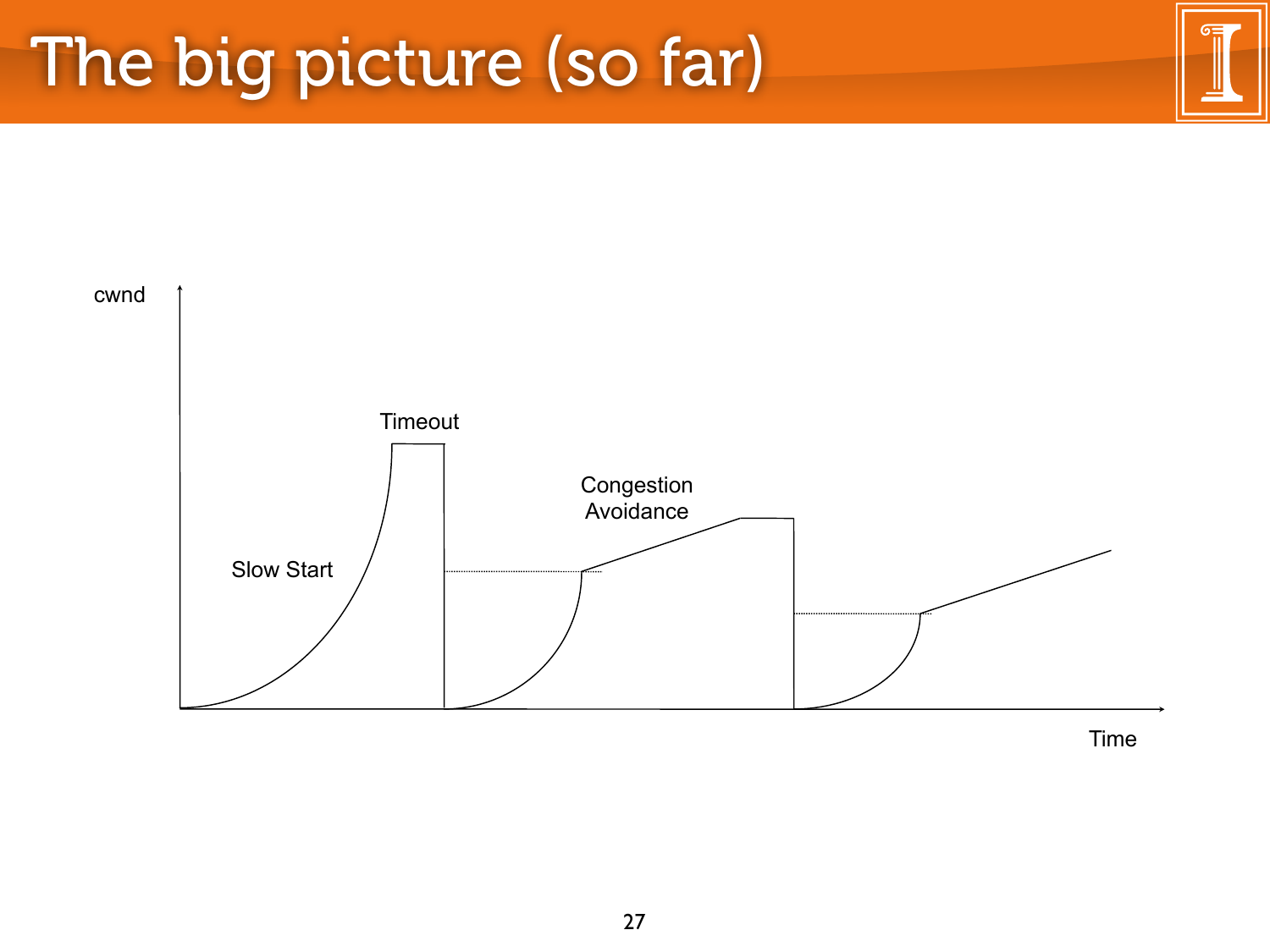

### Resend a segment after 3 duplicate ACKs

Avoids waiting for timeout to discover loss

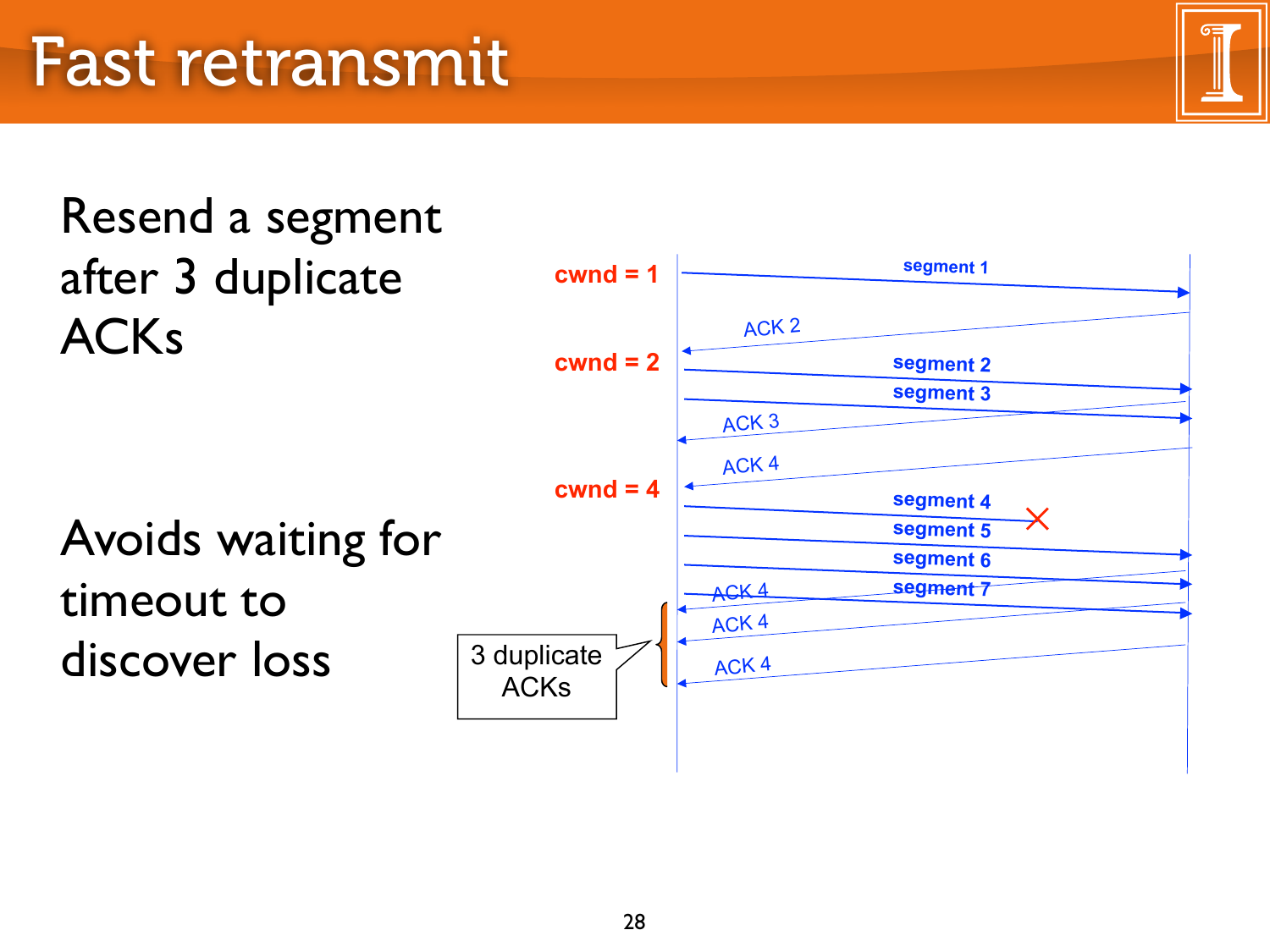After a fast-retransmit set *cwnd* to *ssthresh/2*

• i.e., don't reset *cwnd* to 1

But when RTO expires still do *cwnd* = 1

Fast Retransmit and Fast Recovery

- Implemented by TCP Reno
- Most widely used version of TCP today

Lesson: avoid RTOs at all costs!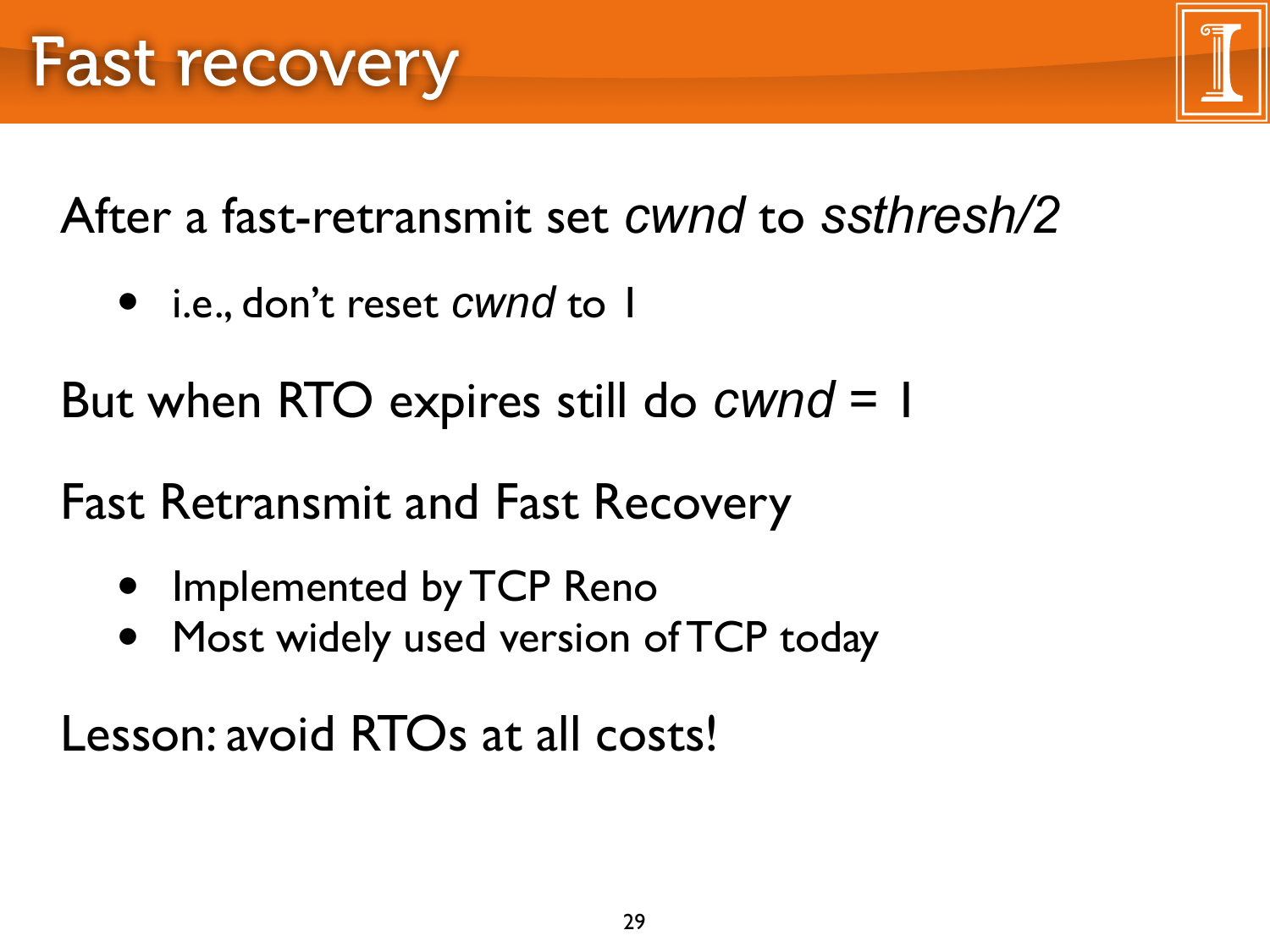# Picture with fast retransmit & recov



Time

Retransmit after 3 duplicated acks

prevent expensive timeouts

No need to slow start again

At steady state, cwnd oscillates around the optimal window size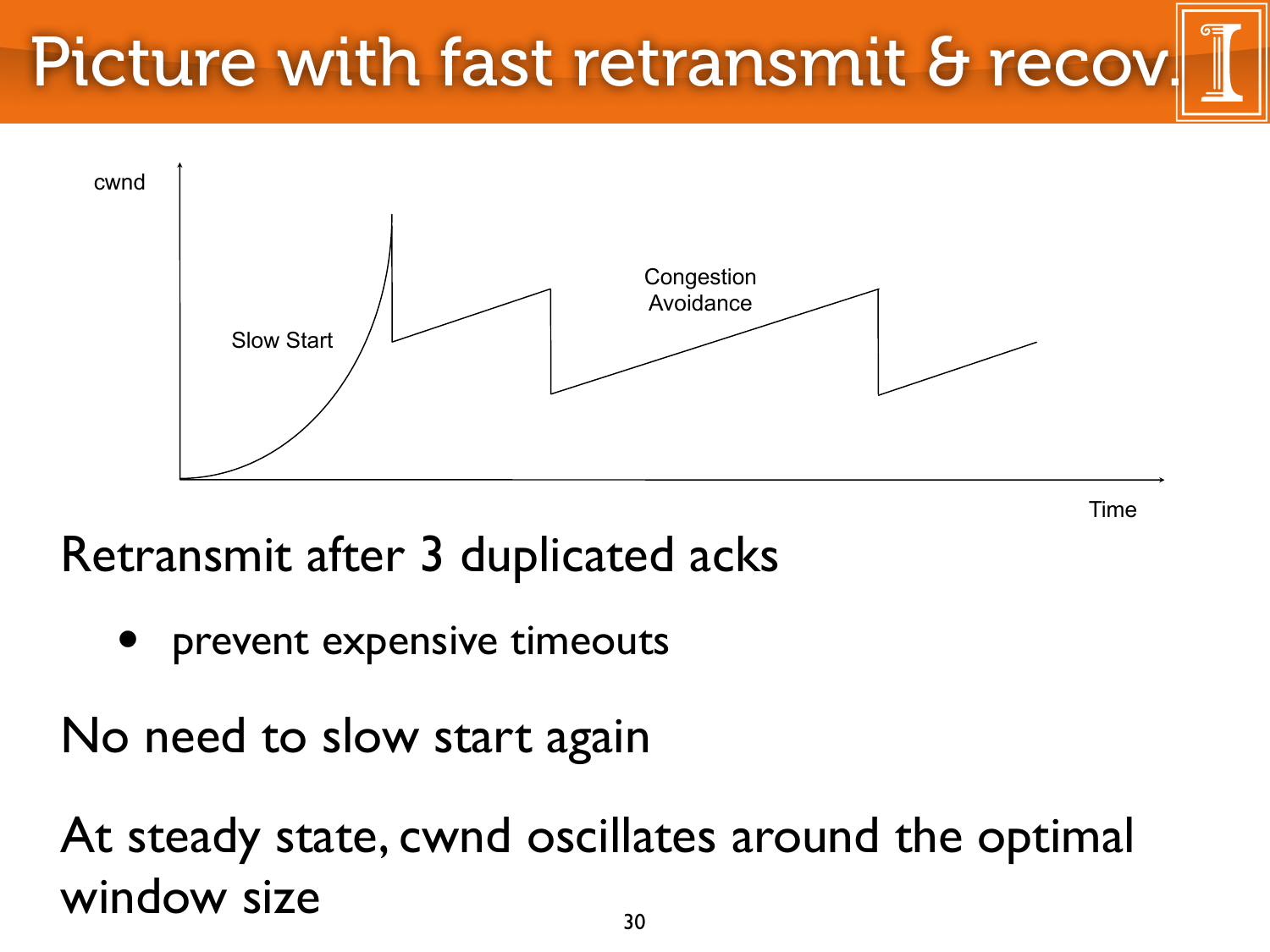Great engineering by Jacoboson and others built useful protocol

• TCP Reno, etc.

Good science by Chiu, Jain and others

• Basis for understanding why it works so well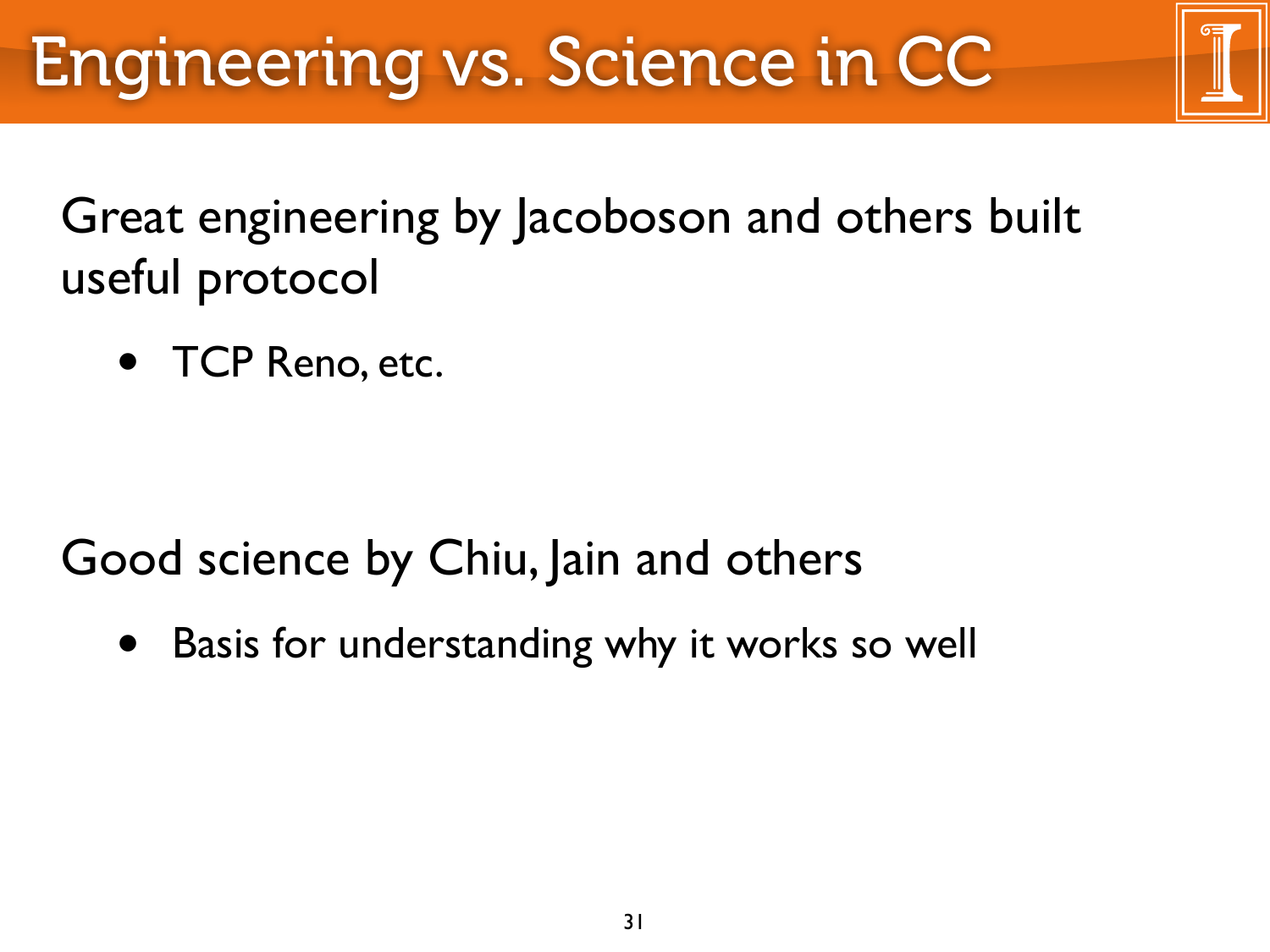In what ways is TCP congestion control broken or suboptimal?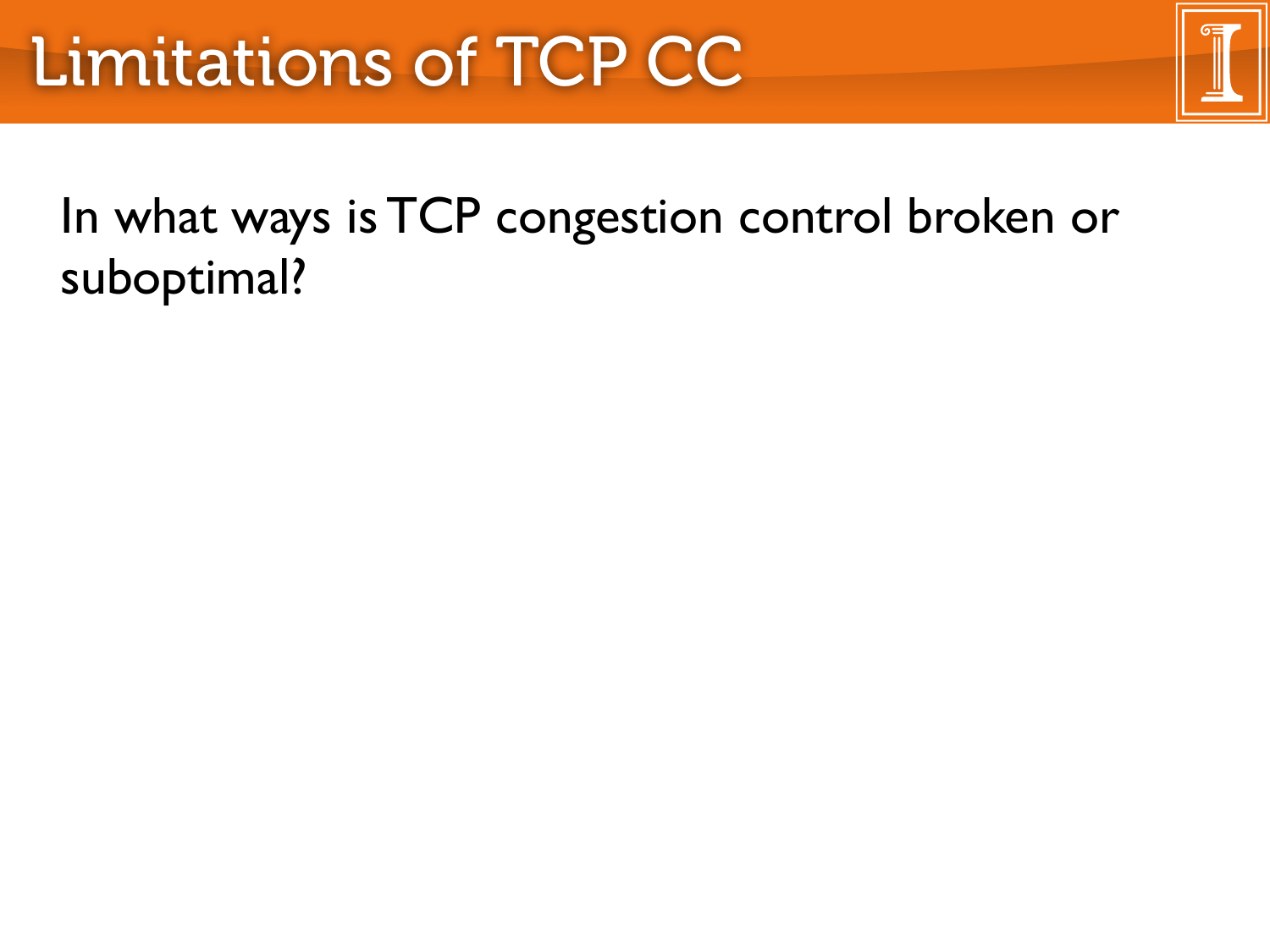



- Tends to fill queues (adding latency)
- Slow to converge (for short flows or links with high bandwidth•delay product)
- $Loss \neq congestion$
- May not fully utilize bandwidth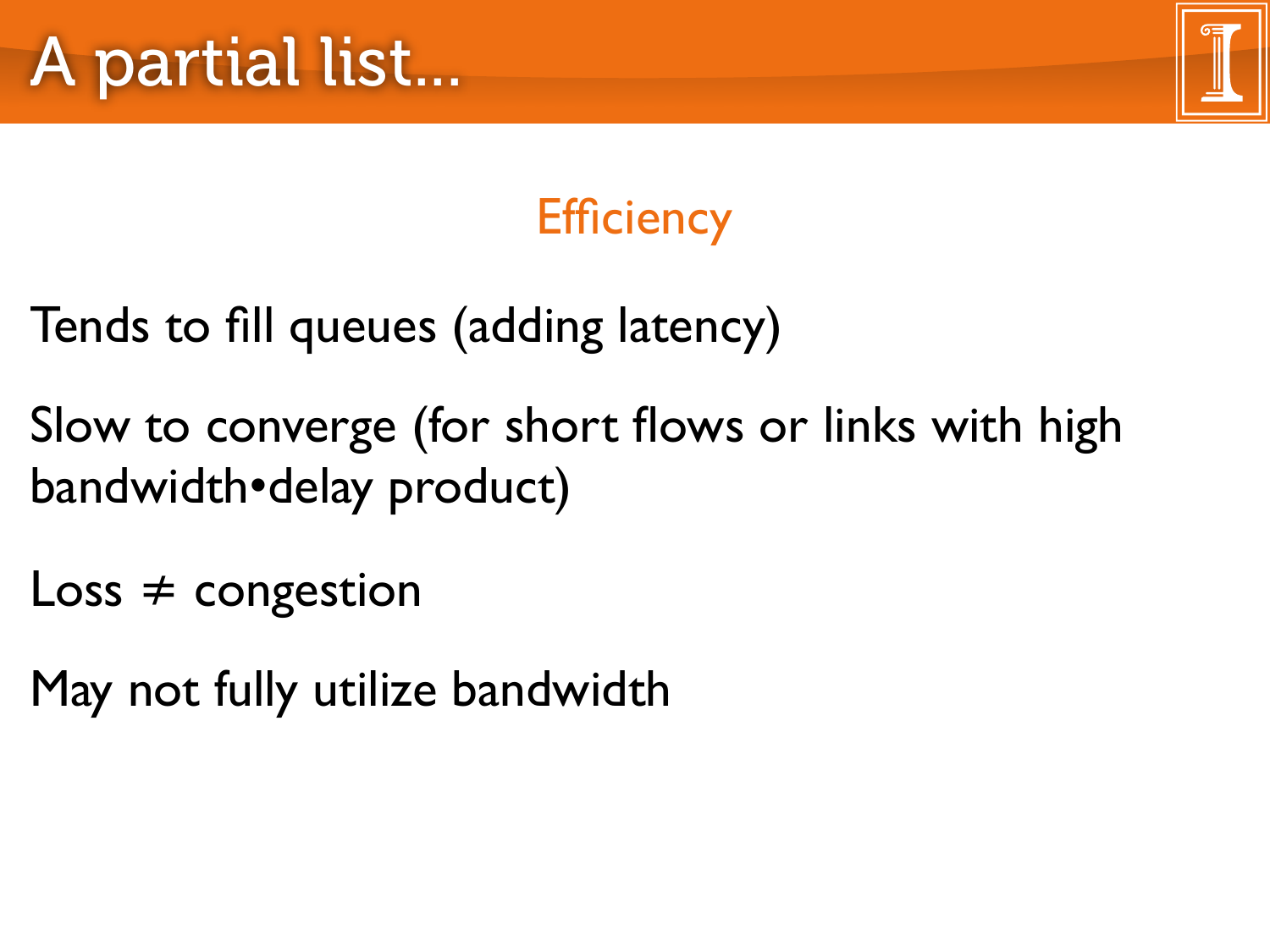

### Fairness

- Unfair to large-RTT flows (less throughput)
- Unfair to short flows if ssthresh starts small
- Equal rates isn't necessarily "fair" or best
- Vulnerable to selfish & malicious behavior
	- TCP assumes everyone is running TCP!